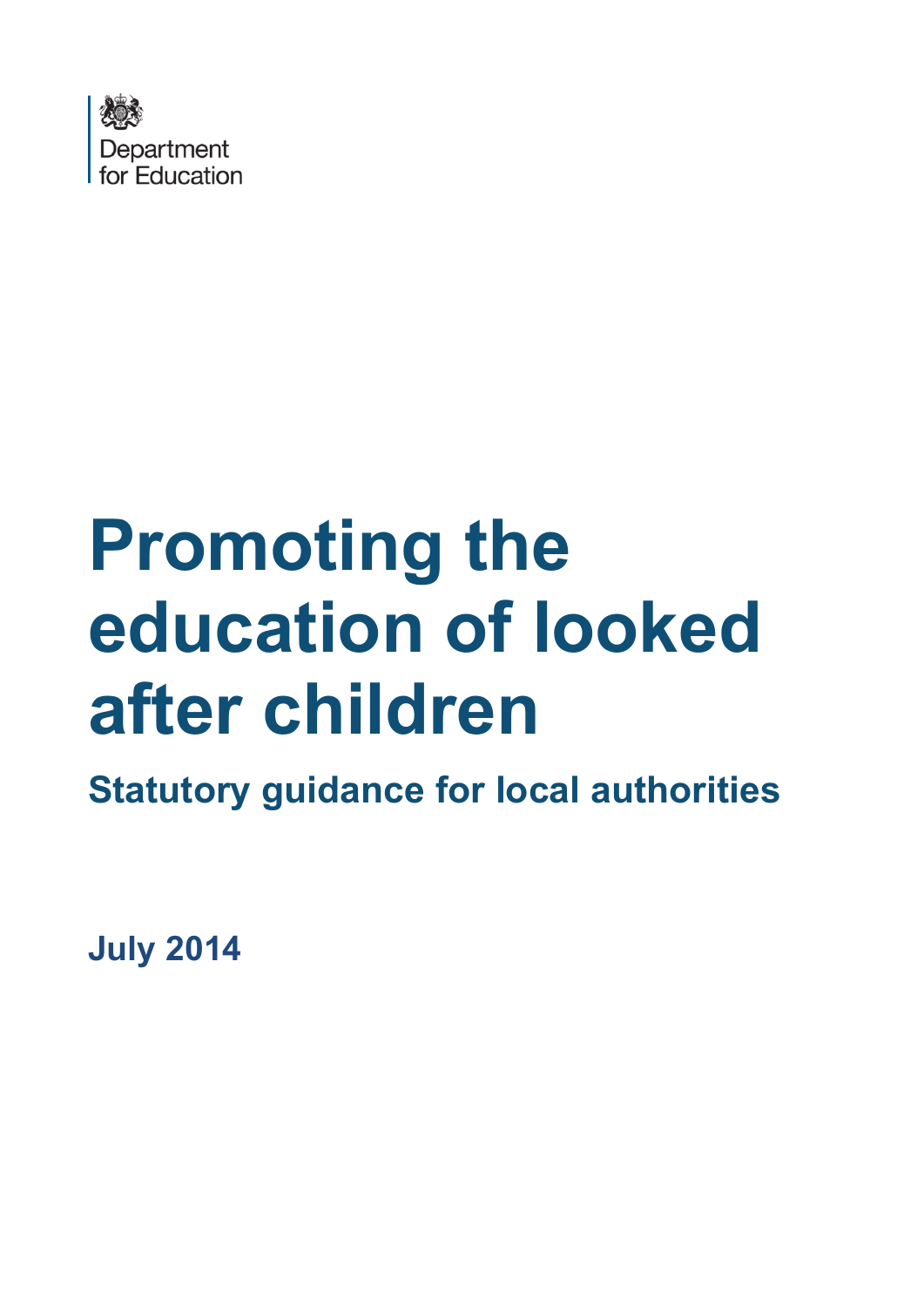## **Contents**

| Summary                                                                        | 3              |
|--------------------------------------------------------------------------------|----------------|
| Key points                                                                     | 4              |
| Supporting all looked after children                                           | 5              |
| High-level responsibilities                                                    | 5              |
| Implementing the duty                                                          | $\overline{7}$ |
| Giving the child a voice                                                       | 7              |
| Working with others                                                            | $\overline{7}$ |
| Supporting schools                                                             | 8              |
| Pupil premium                                                                  | 8              |
| Information sharing                                                            | 9              |
| Training for those involved in the care and education of looked after children | 9              |
| Supporting individual children                                                 | 11             |
| Securing appropriate education                                                 | 11             |
| School admissions                                                              | 12             |
| <b>School exclusions</b>                                                       | 13             |
| Special educational needs                                                      | 13             |
| The Personal Education Plan (PEP)                                              | 14             |
| <b>PEP</b> content                                                             | 14             |
| Initiating, developing and reviewing the PEP                                   | 15             |
| Supporting transitions from care                                               | 17             |
| Annex 1                                                                        | 19             |
| Annex <sub>2</sub>                                                             | 20             |
| Custody                                                                        | 20             |
| Further information                                                            | 22             |
| Useful resources and external organisations                                    | 22             |
| Other relevant departmental advice and statutory guidance                      | 22             |
| Other departmental resources                                                   | 23             |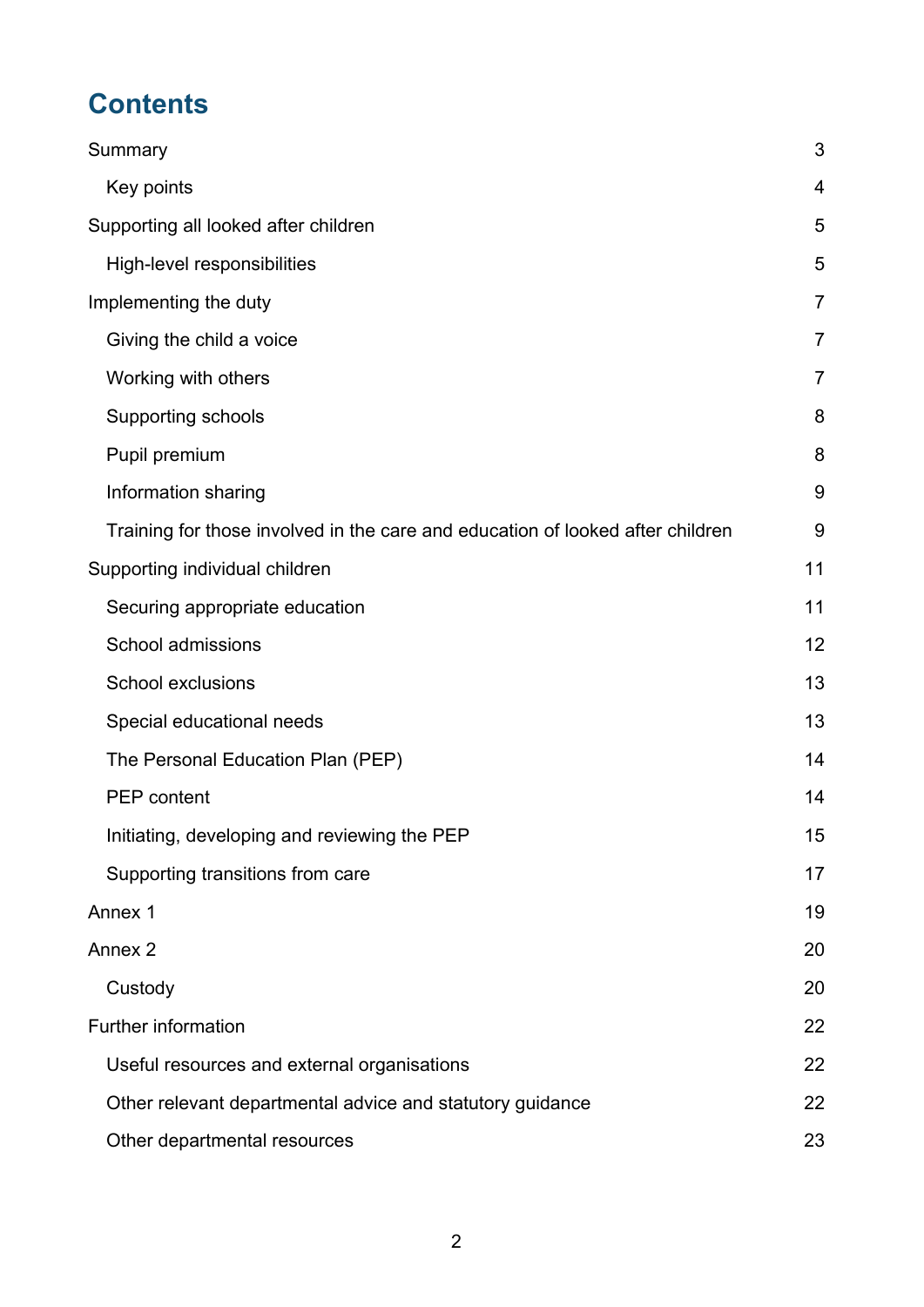## <span id="page-2-0"></span>**Summary**

#### **About this guidance**

This is statutory guidance from the Department for Education. It is issued under section 7 of the Local Authority Social Services Act 1970. This means that it **must** be followed unless there are exceptional circumstances that justify departing from it.

This guidance sets the framework through which local authorities discharge their statutory duty under 22(3A) of the Children Act 1989 to promote the educational achievement of looked after children. That includes those children placed out-ofauthority. The Children and Families Act 2014 amends section 22 of the Children Act 1989 to require every local authority in England to appoint an officer employed by the authority, or another authority, to make sure that its duty to promote the educational achievement of its looked after children is properly discharged. For the purpose of this guidance that officer is hereafter referred to as the Virtual School Head (VSH).

This guidance replaces *Promoting the Educational Achievement of Looked After Children*  published in March 2010.

#### **Expiry or review date**

This guidance will be reviewed in 2016 but will only be revised if it is no longer considered fit for purpose.

#### **What legislation does this guidance refer to?**

- The Children Act 1989 as amended by the Children and Families Act 2014.
- The Care Planning, Placement and Case Review (England) Regulations 2010 as amended by the Care Planning, Placement and Case Review (England) (Miscellaneous Amendments) Regulations 2013 and the Adoption and Care planning (Miscellaneous Amendments) Regulations 2014.

#### **Who is this guidance for?**

This guidance is for:

• Local authority officers, in particular Directors of Children's Services; VSHs; social workers; officers carrying out a local authority's function as a school admission authority; special educational needs departments; Independent Reviewing Officers (IROs); personal advisers; care leaving services and Lead Members for Children's Services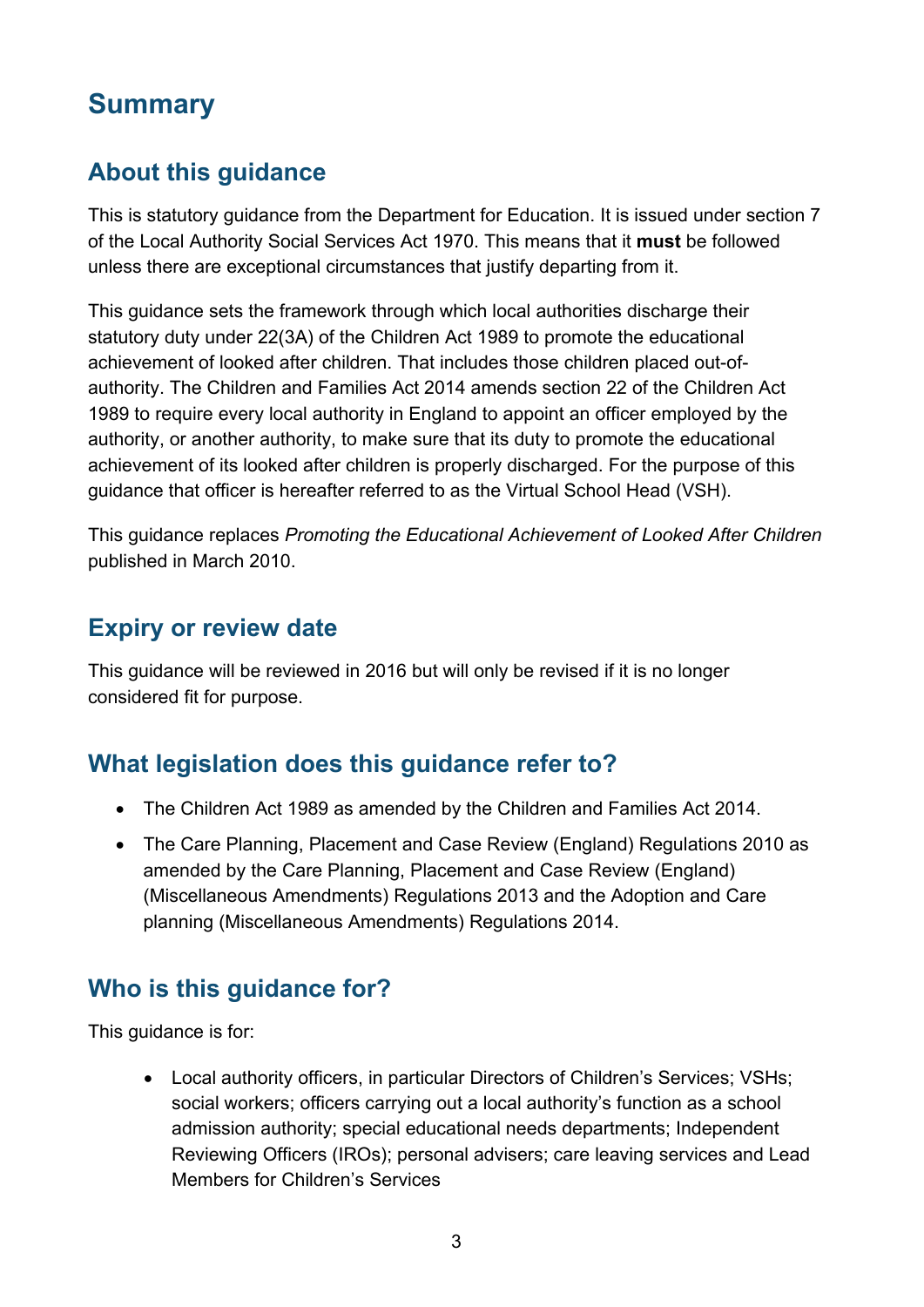A brief description of these roles can be found in Annex 1.

## <span id="page-3-0"></span>**Key points**

- Local authorities have a duty under the Children Act 1989 to safeguard and promote the welfare of a child looked after<sup>[1](#page-3-1)</sup> by them. This includes a particular duty to promote the child's educational achievement, wherever they live or are educated. The authority must therefore give particular attention to the educational implications of any decision about the welfare of those children.
- This duty also applies to 'eligible'<sup>[2](#page-3-2)</sup> children. It also applies to those who have been placed for adoption until the court makes the adoption order giving parental responsibility to the adoptive parents.
- The Children and Families Act 2014 amended the Children Act 1989 to require local authorities in England to appoint at least one person for the purpose of discharging the local authority's duty to promote the educational achievement of its looked after children, wherever they live or are educated. That person (the VSH) must be an officer employed by the authority or another local authority in England.
- Social workers, VSHs and IROs, school admission officers and special educational needs departments should work together to ensure that - except in an emergency - appropriate education provision for a child is arranged at the same time as a care placement.
- All looked after children should have a Personal Education Plan (PEP) which is part of the child's care plan or detention placement plan. The broad areas of information that must be covered in the PEP are specified in Schedule 1 (paragraph 2) of the *Care Planning, Placement and Case Review (England) Regulations 2010* as amended. The PEP must now include the contact details of the VSH for the authority that looks after the child.

<span id="page-3-1"></span> <sup>1</sup> A child who is looked after by a local authority (referred to as a looked-after child) as defined in section 22 of the Children Act 1989 means a child who is subject to a care order (or an interim care order) or who is accommodated by the local authority.

<span id="page-3-2"></span> $2$  An 'eligible' child is a child who is looked-after, aged 16 or 17 and has been looked after by a local authority for a period of 13 weeks or periods amounting in total to 13 weeks, which began after they reached 14 and ended after they reached 16.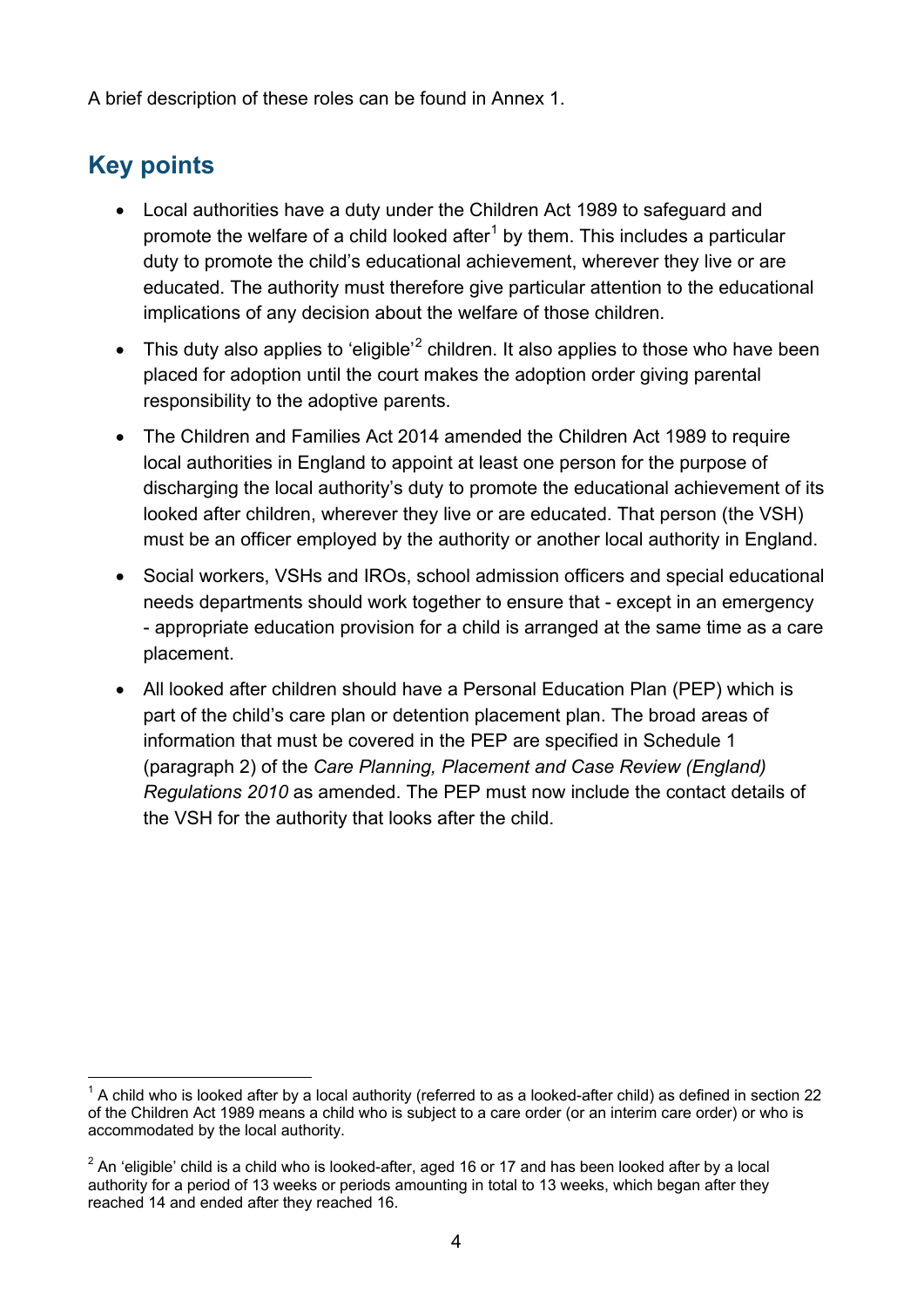## <span id="page-4-0"></span>**Supporting all looked after children**

#### <span id="page-4-1"></span>**High-level responsibilities**

1. Parents want their children to have the best start in life and to reach their full potential. As corporate parents, local authorities should have equally high aspirations for the children they look after.

2. As leaders responsible for ensuring that the local authority discharges its duty to promote the educational achievement of their looked after children, Directors of Children's Services and Lead Members for Children's Services should ensure that:

- closing the attainment and progress gap between looked after children and their peers and creating a culture of high aspirations for them is a top priority
- looked after children have access to a suitable range of high quality education placement options and that commissioning services for them takes account of the duty to promote their educational achievement
- VSHs are in place and that they have the resources, time, training and support they need to discharge the duty effectively
- VSHs have robust procedures in place to monitor the attendance and educational progress of the children their authority looks after
- the authority's Children in Care Council (CiCC) regularly addresses the educational experiences raised by looked after children and is able to respond effectively to such issues

3. The VSH should be the lead responsible officer for ensuring that arrangements are in place to improve the educational experiences and outcomes of the authority's looked after children, including those placed out-of-authority.

4. Most parents take a keen interest in their child's educational progress. VSHs should ensure the educational attainment and progress of children looked after by the local authority are monitored and evaluated as if those children attended a single school.

5. The VSH should ensure that there are effective systems in place to:

- maintain an up-to-date roll of its looked after children who are in school or college settings and gather information about their education placement, attendance and educational progress
- inform headteachers and designated teachers in schools if they have a child on roll who is looked after by the VSH's local authority
- ensure social workers, designated teachers and schools, carers and IROs understand their role and responsibilities in initiating, developing, reviewing and updating the child's PEP and how they help meet the needs identified in that PEP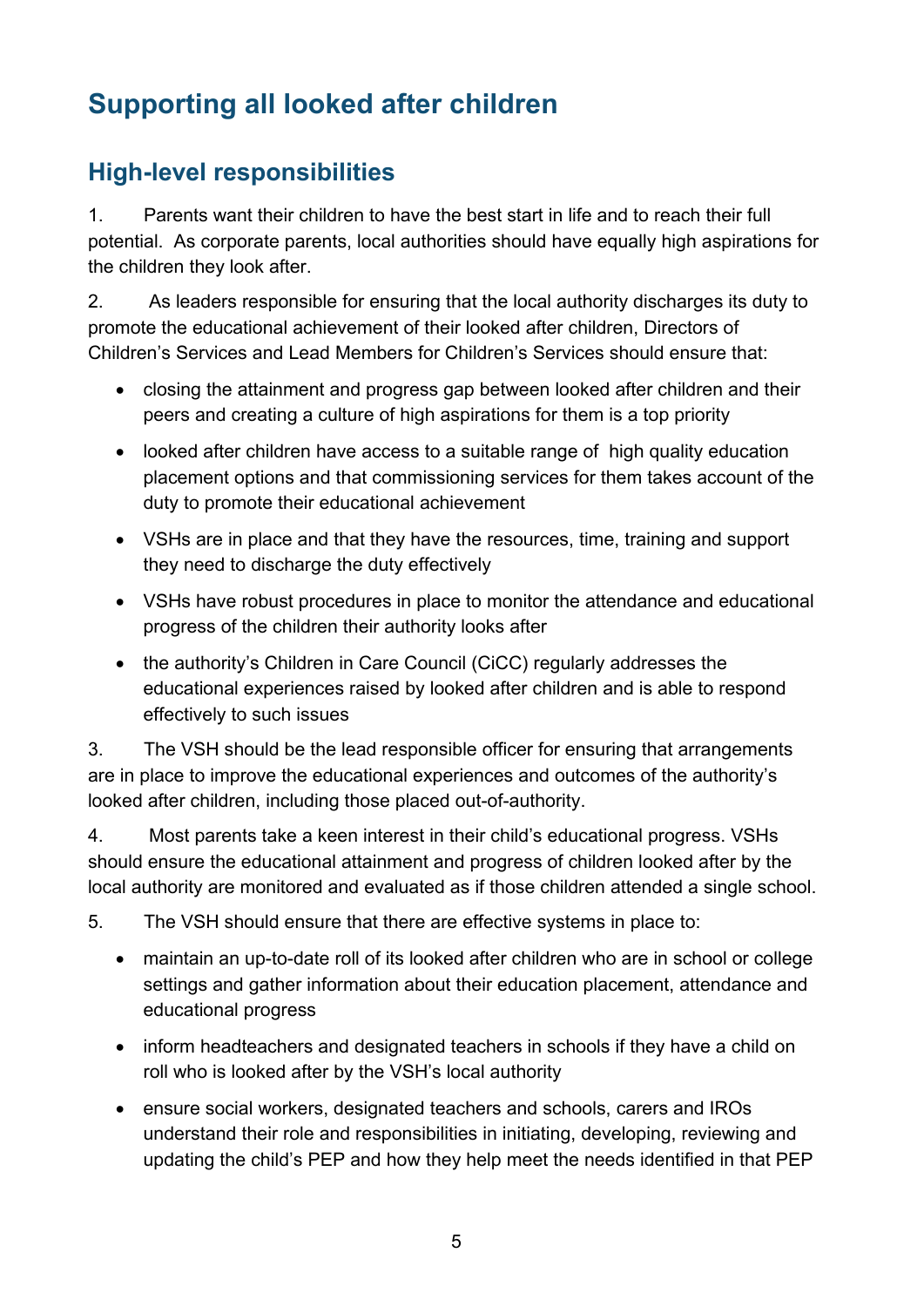- ensure up-to-date, effective and high quality PEPs that focus on educational outcomes and that all looked after children, wherever they are placed, have such a PEP
- ensure the educational achievement of children looked-after by the authority is seen as a priority by everyone who has responsibilities for promoting their welfare
- report regularly on the attainment of looked after children through the authority's corporate parenting structures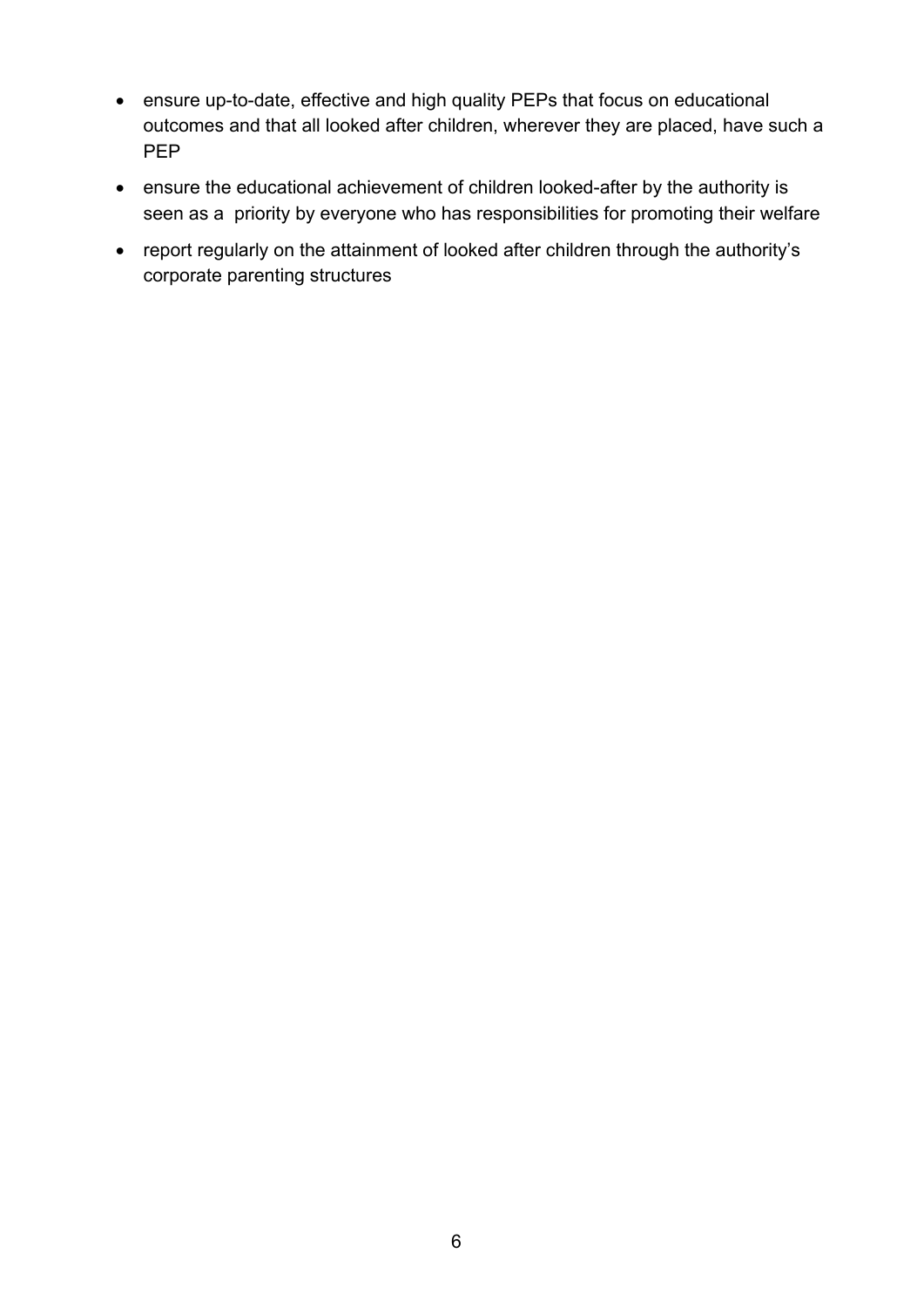## <span id="page-6-0"></span>**Implementing the duty**

#### <span id="page-6-1"></span>**Giving the child a voice**

- 6. The VSH should ensure that there are arrangements in place to:
	- promote a culture that takes account of the child's views according to age and understanding in identifying and meeting their educational needs
	- help others, especially IROs, social workers, carers and schools, understand the importance of listening to and taking account of the child's wishes and feelings about education and the PEP process and how the VSH can help facilitate that process

#### <span id="page-6-2"></span>**Working with others**

7. The VSH should ensure that there are effective arrangements in place to work with a range of professionals who will play a role in supporting the education of looked after children. This should include:

- encouraging and supporting social workers and carers to have high expectations in helping looked after children to achieve their full potential in education from preschool to post-16 education, employment and training
- helping IROs and social workers understand the importance they need to place on education as part of care planning
- ensuring that whenever a child is likely to move schools that there is an informed discussion about the choice of school that will best meet their needs
- ensuring, through commissioners, that:
	- providers of fostering services and residential care have a robust evidence base that demonstrates they prioritise the educational achievement of looked after children and help them to achieve their full potential
	- when commissioning education services for a looked-after child from independent providers, commissioning decisions are based on the quality of the educational support provided and its ability to meet the needs of each individual
- ensuing there is timely communication and effective co-operation with the VSH from other local authorities, particularly in relation to possible education placement changes, school admissions, achievement and exclusions
- ensuring there are arrangements in place to support children looked after by the authority who are in custody. More information about looked after children in custody is provided in Annex 2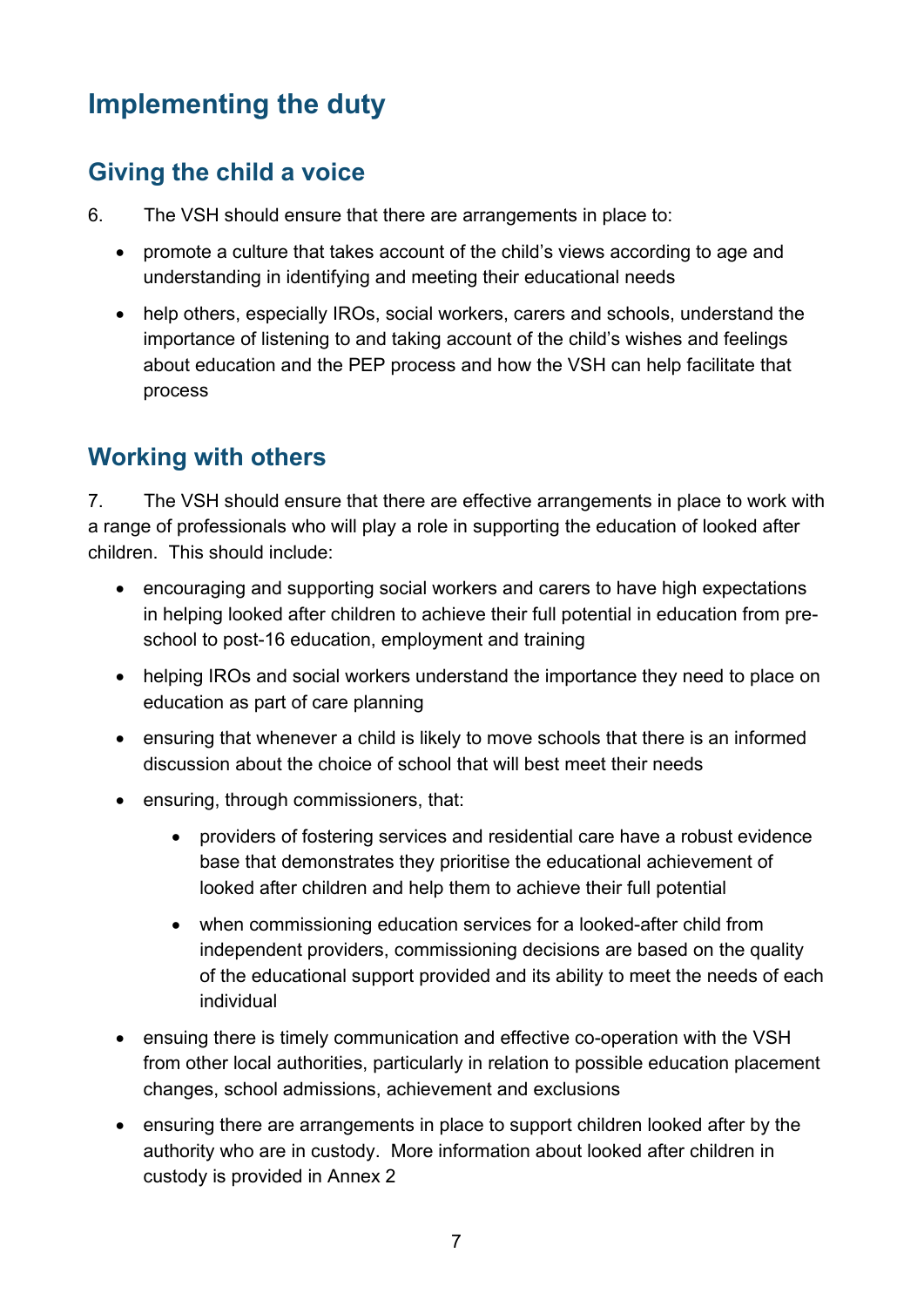### <span id="page-7-0"></span>**Supporting schools**

8. To implement effectively their duty to promote the educational achievement of the children they look after local authorities should work closely with schools. To this end the VSH should ensure that:

- schools in their authority and their governing bodies understand a local authority's duty as a corporate parent to promote a looked after child's educational achievement and the main reasons why, as a group, looked after children underachieve
- school governing bodies understand the importance of specific professional development for, as a minimum, their senior leaders and designated teachers in supporting the achievement of looked after children
- schools understand the powerful role they can play in significantly improving the quality of life and the educational experiences of looked after children
- an up-to-date list of designated teachers is maintained to assist with their own internal communications and networking but also to assist other authorities that have placed children within the authority
- where a looked-after child attends school, that the child's social worker makes the designated teacher aware that the child is looked after and that the designated teacher has an up-to-date copy of each child's PEP on admission and after each statutory review of the care plan

9. The VSH should be aware of the requirements on school governing bodies to appoint a designated teacher for looked after children. They should have an understanding of the policies that schools in their area have in place to support the education of looked after children.

10. The VSH should make schools aware of their responsibility to ensure that designated teachers have had the appropriate training to undertake their role as set out in the statutory guidance for governing bodies on the role of the designated teacher for looked after children.

11. The VSH should offer training and advice to schools. This should enable schools to understand that looked after children, including those who remain looked after but have been placed for adoption, are not a homogenous group and that their individual needs will be different.

#### <span id="page-7-1"></span>**Pupil premium**

12. Looked after children are one of the groups of pupils that attract pupil premium funding. Local authorities receive a pupil premium grant allocation based on the number of children looked after for at least one day and aged 4 to 15 at 31 August as recorded in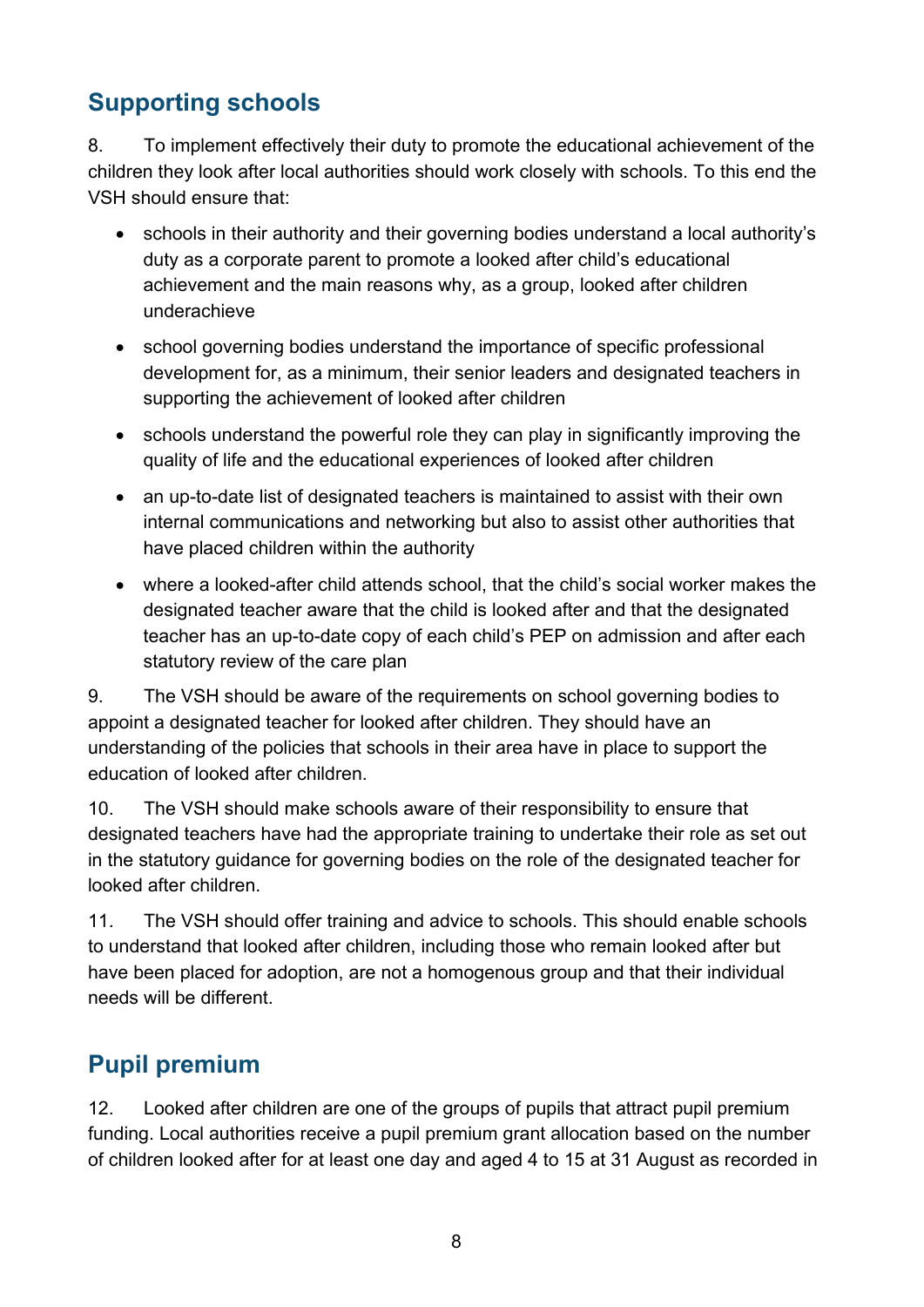the latest looked after children data return<sup>[3](#page-8-2)</sup>. This is additional funding provided to help improve the attainment of looked after children and close the attainment gap between this group and their peers.

13. VSHs, working with education settings, should implement pupil premium arrangements for looked after children in accordance with the latest conditions of grant published by the department and any supplementary departmental advice it issues.

#### <span id="page-8-0"></span>**Information sharing**

14. The VSH needs to be aware of their duties regarding the sharing of information under sections 10, 11 and 12 of the Children Act 2004. VSHs should have access to a secure email account that enables them to exchange information securely with other VSHs in whose area they have placed children.

15. Appropriate and specific arrangements for sharing reliable data should be in place to ensure that the educational needs of looked after children can be understood and met. This is particularly important in relation to the tracking and monitoring of attainment data and notifications of where children, including those placed out-of-authority are being educated. The arrangements should set out:

- who has access to what information and how the security of data will be ensured
- how children and parents are informed of, and allowed to challenge, information that is kept about them
- how carers contribute to and receive information
- mechanisms for sharing information between relevant local authority departments and schools
- how relevant information about individual children is passed promptly between authorities, departments and schools when young people move. Relevant information includes the PEP, which as part of the looked after child's educational record should be transferred with them to the new school

#### <span id="page-8-1"></span>**Training for those involved in the care and education of looked after children**

16. The VSH should ensure that there are appropriate arrangements in place to meet the training needs of those responsible for promoting the educational achievement of looked after children. This includes carers, social workers, designated teachers and IROs.

17. Such training, among other things, should include information about school admission arrangements; special educational needs; attendance and exclusions;

<span id="page-8-2"></span> $3$  The SSDA903 data return for children looked after by local authorities in England year ending 31 March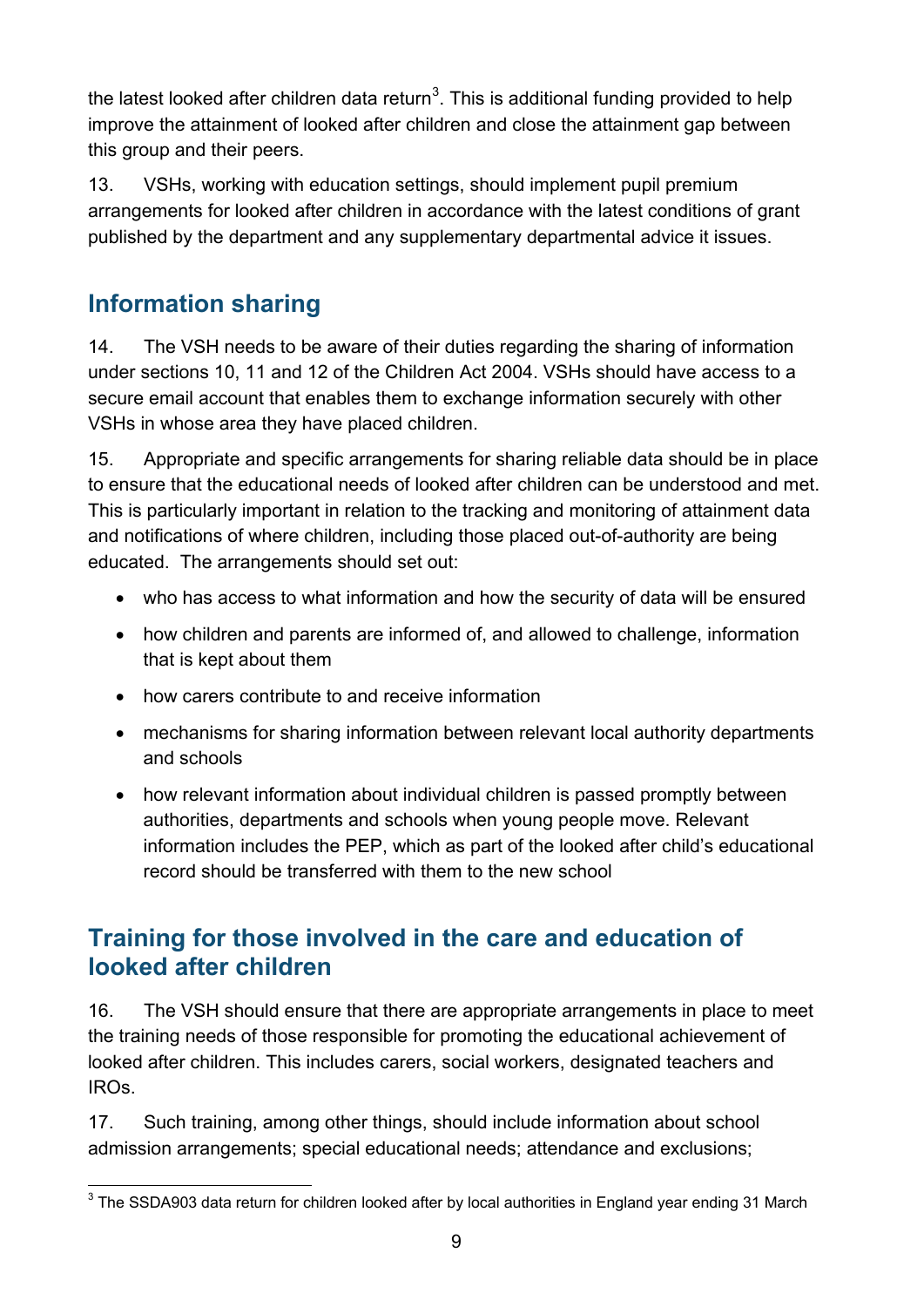homework; choosing GCSE options; managing any challenging behaviour in relation to education settings; promoting positive educational and recreational activities and supporting children to be aspirational for their future education; and training and employment.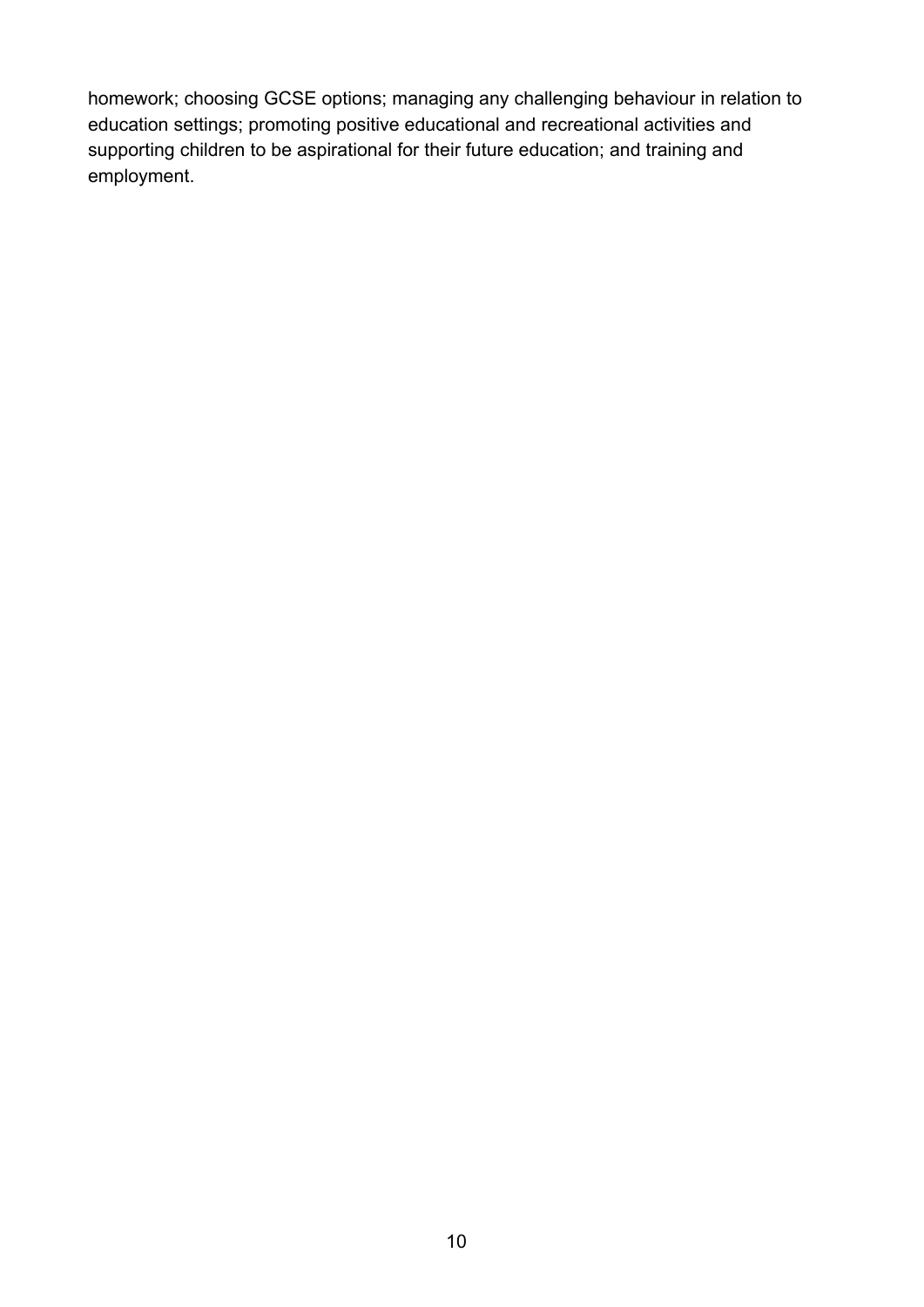# <span id="page-10-0"></span>**Supporting individual children**

#### <span id="page-10-1"></span>**Securing appropriate education**

18. When a child becomes looked after his or her local authority will arrange a suitable placement. In doing so, the child's allocated social worker should do everything possible to minimise disruption to the child's education, whatever the child's age but particularly at key stage [4](#page-10-2), and this should involve the VSH $^4$ .

19. If it is not possible to maintain the child's existing education placement, the child's new education placement should be arranged in consultation with the VSH at the same time as the care placement. The VSH has primary responsibility for ensuring that there is suitable education in place for all children looked after by the local authority. Their views should be given appropriate weight as part of decisions on placement moves. There should also be appropriate consultation with the VSH in another local authority where out-of-authority placements are planned and made.

20. In the case of an emergency placement, the authority that looks after the child, should secure a suitable new education placement within 20 school days.

21. In arranging a school placement the child's social worker (working with the VSH and other local authority staff, where appropriate) should seek a school or other education setting that is best suited to the child's needs. That could be a selective, nonselective, maintained or independent, boarding, day or alternative provision.

22. The following principles should apply:

- educational provision should mean a full-time place
- schools judged by Ofsted to be 'good' or 'outstanding' should be prioritised for looked after children in need of a new school. Unless there are exceptional evidence-based reasons, looked after children should never be placed in a school judged by Ofsted to be 'inadequate'
- the choice of the education setting should be based on what any good parent would want for their child. It should be based on evidence that the setting can meet the educational needs of the child and help them make the maximum progress
- the child's wishes and feelings should be taken into account and the suitability of the education setting tested by arranging an informal visit with the child. Where a looked-after child would benefit from attending a boarding school, either in the state or independent sector, VSHs and social workers should be proactive in considering this option. This decision is usually based on the care placement needs of the child and the boarding school's ability to meet these needs

<span id="page-10-2"></span><sup>&</sup>lt;sup>4</sup> The Care Planning, Placement and Case Review (England) Regulations 2010 – Regulation 10, avoidance of disruption in education.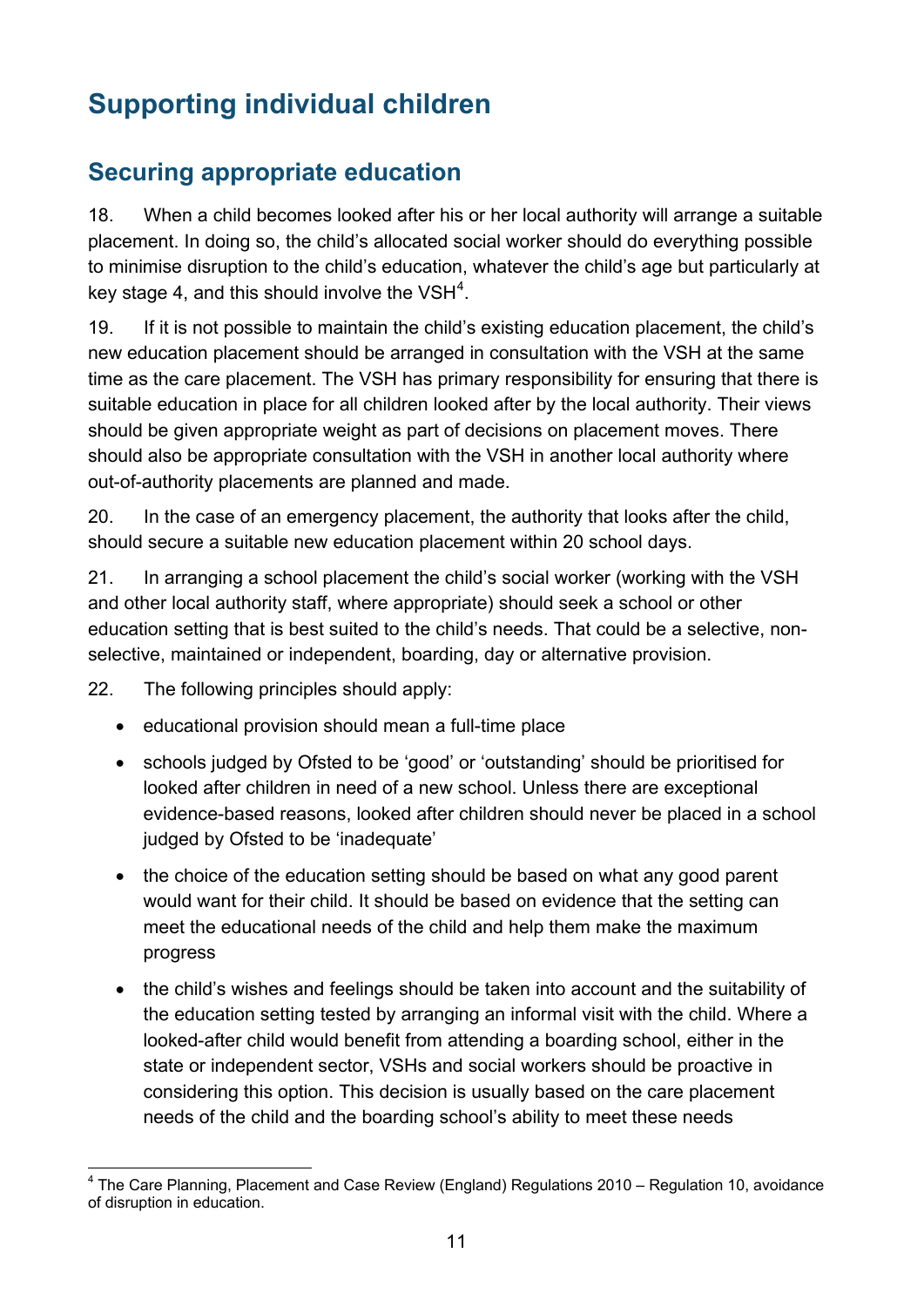• the VSH should ensure that social workers, IROs, admission officers for the schools maintained by the local authority and Special Educational Needs and Disability (SEND) departments understand and comply with the requirements in:

> the School Admissions Code about the priority admission arrangements for looked after children to maintained schools and academies<sup>[5](#page-11-1)</sup>: [https://www.gov.uk/government/publications/school](https://www.gov.uk/government/publications/school-admissions-code)[admissions-code](https://www.gov.uk/government/publications/school-admissions-code)

• statutory guidance on school exclusion: <https://www.gov.uk/government/publications/school-exclusion>

the special educational needs and disability code of practice 0 to 25 years: [https://www.gov.uk/government/publications/send-code-of-practice-](https://www.gov.uk/government/publications/send-code-of-practice-0-to-25)[0-to-25](https://www.gov.uk/government/publications/send-code-of-practice-0-to-25)

#### <span id="page-11-0"></span>**School admissions**

23. Looked after children have been given the highest priority within school admission arrangements. The admission requirements for looked after children are set out in the School Admissions Code. This Code applies to maintained schools and academies, including free schools $^6$  $^6$ .

24. It is the responsibility of the VSH to ensure that:

- admission authorities understand that Fair Access Protocols do not apply to looked after children and that they are 'excepted pupils' in relation to infant class size regulations
- the local authority, as a corporate parent, does not tolerate drift and delay where children the authority looks after are without an education placement that is appropriate to their assessed needs. This includes using their powers of direction in a timely way rather than delay issuing a direction as a result of protracted negotiation

25. The choice of school requires skilled working between relevant people. It should be based on a discussion between the child's social worker, their carers and, if appropriate, birth parents. The VSH should normally be consulted to avoid choosing a school that is unlikely to meet the child's needs. Delegated authority about choice of school should be addressed explicitly in the child's permanence plan, which is part of their wider care plan.

<span id="page-11-1"></span> <sup>5</sup> Academies include free schools.

<span id="page-11-2"></span> $6$  A 'maintained school' means community school, foundation school, voluntary aided school, voluntary controlled school, community special school, foundation special school or maintained nursery school.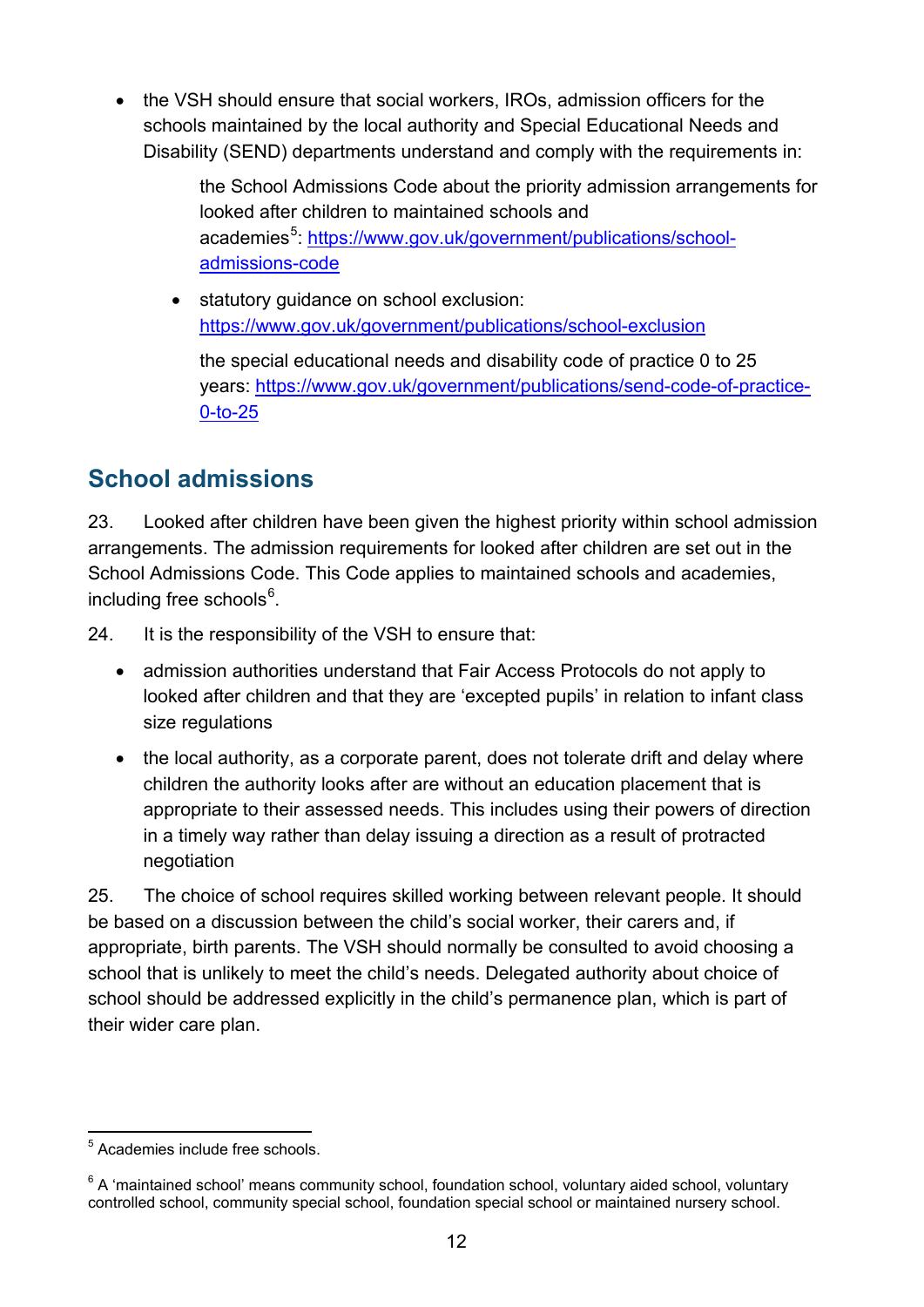26. If social workers are unsure of how school admissions work in relation to looked after children they should discuss this with their VSH or someone else who can provide the correct information.

## <span id="page-12-0"></span>**School exclusions**

27. Local authorities and schools must have regard to the Department's statutory guidance *Exclusions from maintained schools, academies and pupil referral units in England[7](#page-12-2)* . In line with that, headteachers should, as far as possible, avoid excluding any looked-after child. VSHs should ensure that carers and social workers know where to seek advice about their role and responsibilities.

28. Where a school has concerns about a looked-after child's behaviour, the VSH should be informed and, where necessary, involved at the earliest opportunity. This is to enable the VSH, working with others, to:

- consider what additional assessment and support (such as additional help for the classroom teacher, one-to-one therapeutic work or a suitable alternative placement) needs to be put in place to address the causes of the child's behaviour and prevent the need for exclusion
- make any additional arrangements to support the child's on-going education in the event of an exclusion.

#### <span id="page-12-1"></span>**Special educational needs**

29. The majority of looked after children have special educational needs. Of those a significant proportion will, subject to transition arrangements resulting from changes introduced by the Children and Families Act 2014, have a statement of special educational needs. From 1 September 2014 statements are being replaced by Education, Health and Care (EHC) plans. In these circumstances the VSH should ensure that:

- the special educational needs and disability code of practice 0 to 25 years, as it relates to looked after children, is followed; and,
- the child's statement or EHC plan works in harmony with his or her care plan to tell a coherent and comprehensive story of how the child's needs are being met. Professionals should consider how the statement/EHC plan adds to information about how education, health and care needs will be met without the need to duplicate unnecessarily the information that is already part of the child's care plan.

30. Some children may have undiagnosed special needs when they start to be lookedafter. As part of the PEP process there should be robust arrangements in place to

<span id="page-12-2"></span> <sup>7</sup> <https://www.gov.uk/government/publications/school-exclusion>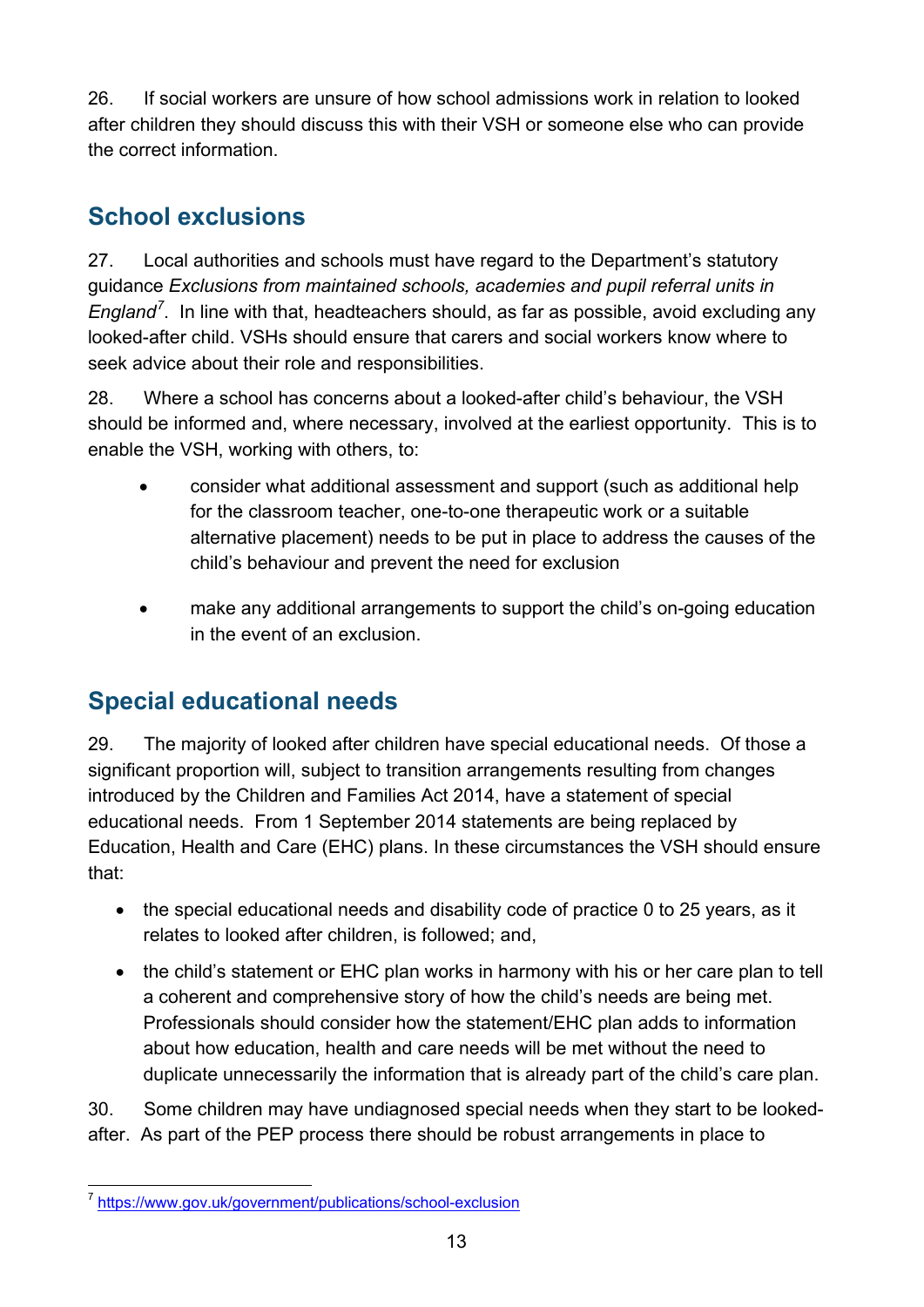ensure that any undiagnosed special educational needs are addressed through the  $SEND$  framework $8$  as soon as possible.

### <span id="page-13-0"></span>**The Personal Education Plan (PEP)**

31. All looked after children must have a care plan, of which the PEP is an integral part.

32. All of those involved in the process of developing the PEP should use it to support the personalised learning of the child.

33. The PEP (pre-school to age 18) is an evolving record of what needs to happen for looked after children to enable them to make expected progress and fulfil their potential. The PEP should reflect the importance of a personalised approach to learning that meets the identified educational needs of the child, raises aspirations and builds life chances.

34. The quality of the PEP is the joint responsibility of the local authority that looks after the child and the school. Social workers, carers, VSHs, designated teachers<sup>[9](#page-13-3)</sup> and, as appropriate, other relevant professionals will need to work closely together. All of those involved in the PEP process at all stages should involve the child (according to understanding and ability) and, where appropriate, the child's parent and/or relevant family member.

### <span id="page-13-1"></span>**PEP content**

35. The range of education and development needs that should be covered in a PEP includes:

- access to a nursery or other high quality early years provision that is appropriate to the child's age (e.g. pre-school playgroups) and meets their identified developmental needs
- on-going catch-up support for those who have fallen behind with school work (including use of effective intervention strategies)
- provision of immediate suitable education where a child is not in school (e.g. because of temporary or permanent exclusion)
- transition support needs where needed, such as when a child begins to attend a new school or returns to school (e.g. moving from pre-school, primary to secondary school or following illness or exclusion) or when a child has a plan for

<span id="page-13-2"></span> <sup>8</sup> <https://www.gov.uk/government/publications/send-code-of-practice-0-to-25>

<span id="page-13-3"></span> $9$  Section 20 of the Children and Young Persons Act 2008 requires the governing body of a maintained school to designate a member of staff (the 'designated teacher') to have responsibility to promote the educational achievement of looked-after children who are registered pupils at the school. The governing body must ensure that the designated teacher undertakes appropriate training. The designated teacher must be a qualified teacher, a headteacher or acting head teacher of the school. Through their funding agreements, designated teacher requirements apply to academies and free schools.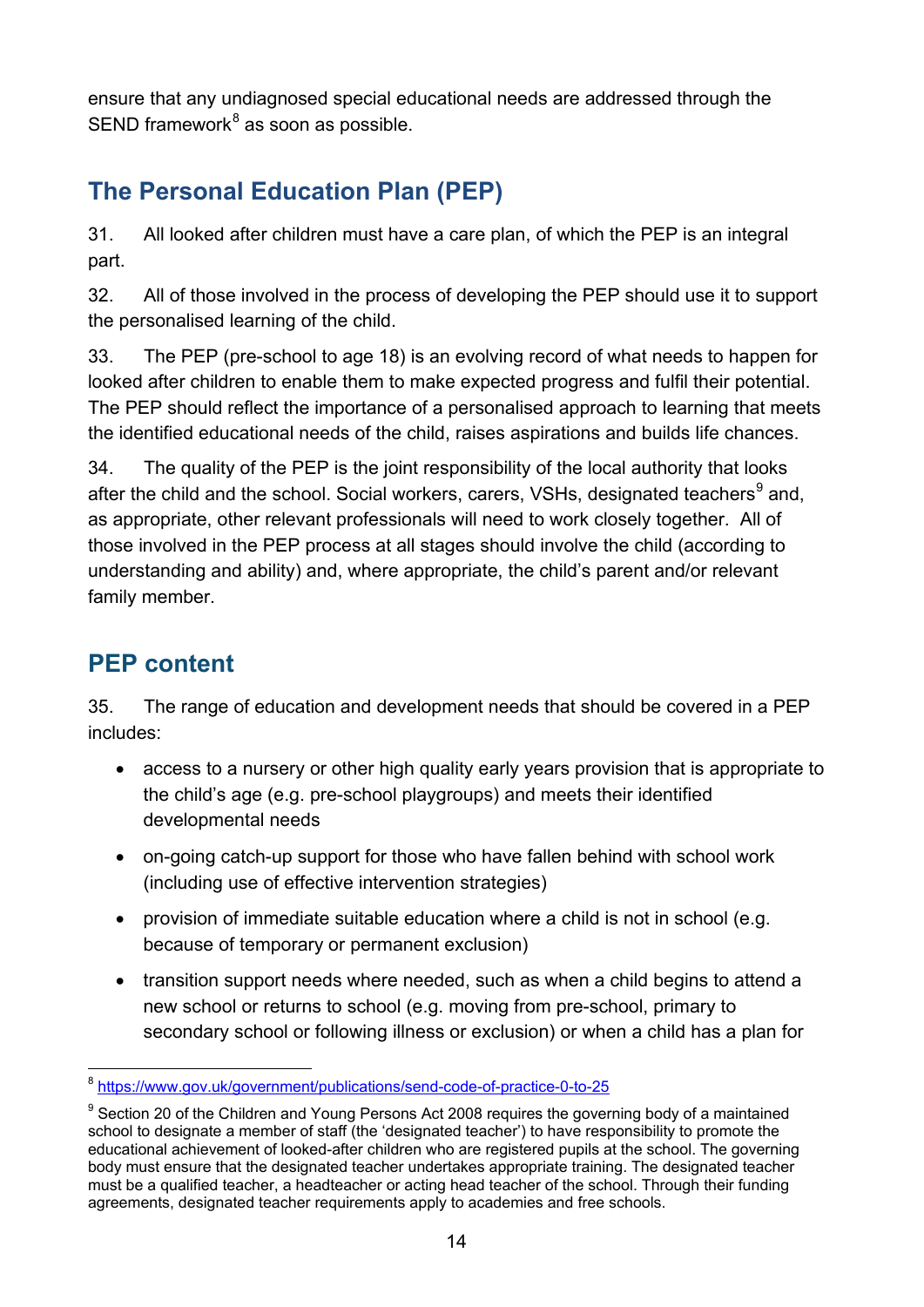permanence (e.g. placed for adoption) and may change schools as part of that plan;

- support needed to help the child realise their short and long-term academic achievements and aspirations. This includes:
	- support to achieve expected levels of progress for the relevant national curriculum key stage and to complete an appropriate range of approved qualifications
	- careers advice and guidance and financial information about further and higher education, training and employment
- out-of-school hours learning activities, study support and leisure interests
- school attendance and, where appropriate, behaviour support

#### <span id="page-14-0"></span>**Initiating, developing and reviewing the PEP**

36. Wherever the child is placed, their social worker, supported by the authority's VSH, should take the lead to:

- initiate a PEP even where a looked-after child is without a school place. This includes meeting with appropriate education providers and the carer;
- ensure that where a child is placed in an emergency the PEP is initiated within 10 working days of their becoming looked after, wherever they are placed;
- ensure, with the support of others, including the VSH, that the PEP contains a summary of the child's current attainment and progress;
- ensure the PEP is effective and is available for the first statutory review meeting of the care plan; and,
- ensure the PEP gives details of who will take the plan forward and specifies timescales for action and review.

37. The designated teacher leads on how the PEP is developed and used in school to make sure the child's progress towards education targets is monitored.

38. VSHs should have a quality assurance role in relation to PEPs. To be an effective and high quality PEP it should:

- be a 'living', evolving, comprehensive and enduring record of the child's experience, progress and achievement (academic and otherwise) and inform any discussion about education during the statutory review of the child's wider care plan;
- be linked to, but not duplicate or conflict with, information in any other plans held by the child's education setting;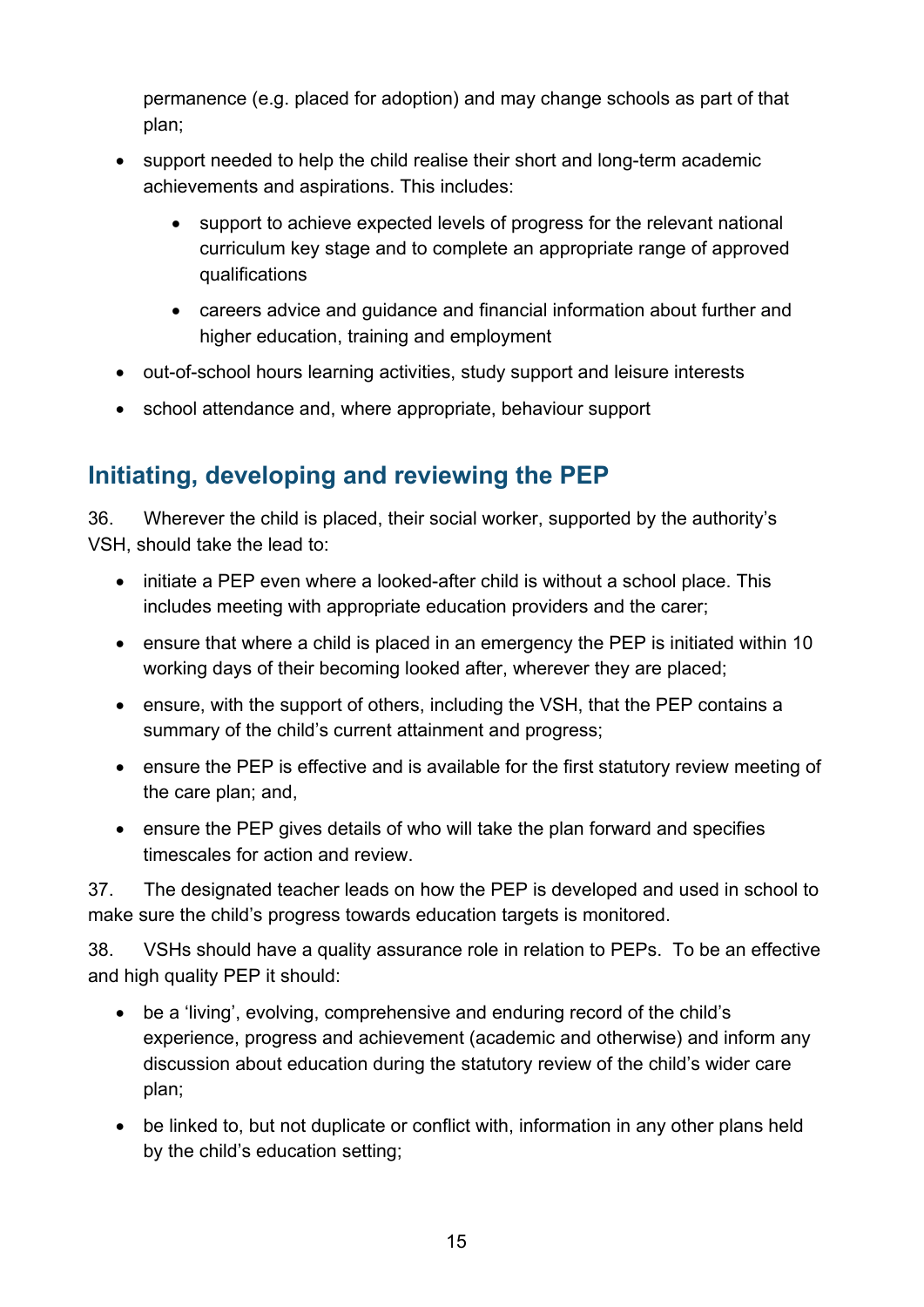- identify developmental (including any related to attachment) and educational needs (short and longer term) in relation to skills, knowledge, subject areas and experiences;
- include SMART<sup>[10](#page-15-0)</sup> short-term targets, including progress monitoring of each of the areas identified against development and educational needs;
- include SMART longer-term plans for educational targets and aspirations. These should, according to age and understanding, typically focus on public examinations, further and higher education, managing money and savings, work experience and career plans and aspirations
- identify actions, with time scales, for specific individuals intended to support the achievement of agreed targets and use of any additional resources (e.g. the pupil premium) specifically designated to support the attainment of looked after children
- highlight access to effective intervention strategies and how this will make/has made a difference to achievement levels

39. Arrangements for the flow of information to develop, review and update the PEP should be in place to ensure the VSH, designated teacher, carer and, where appropriate, child and parent have a copy of the latest version of the document.

40. The VSH and social worker should work together to ensure that monitoring arrangements are in place so that actions and activities recorded in the PEP are implemented without delay. This involves working in a joined-up way with the child's school (usually through the designated teacher) and other relevant people and agencies (for example educational psychologists or the Child and Mental Health Service) where necessary.

41. VSHs should make arrangements for PEPs to be reviewed each school term. This is to ensure that the story of the child's educational progress is current and continues to meet the child's educational needs. It is also to ensure that information from the PEP is available to feed into the next statutory review of the wider Care plan. The nature of these arrangements and who to involve are for the VSH to decide in partnership with others.

42. The social worker with responsibility for the child should:

- not take significant decisions about a looked-after child's education without reviewing the PEP in consultation with the child, the child's school, carer, VSH, IRO and, where appropriate, their parent(s)
- alert the IRO to any significant changes to the child's PEP such as the breakdown or change of an education placement so that the IRO can decide whether a review of the care plan is required

<span id="page-15-0"></span> $10$  SMART means specific, significant, stretching, measurable, meaningful, motivational, agreed, achievable, action-orientated, realistic, relevant, results-orientated, time bound, tangible, trackable.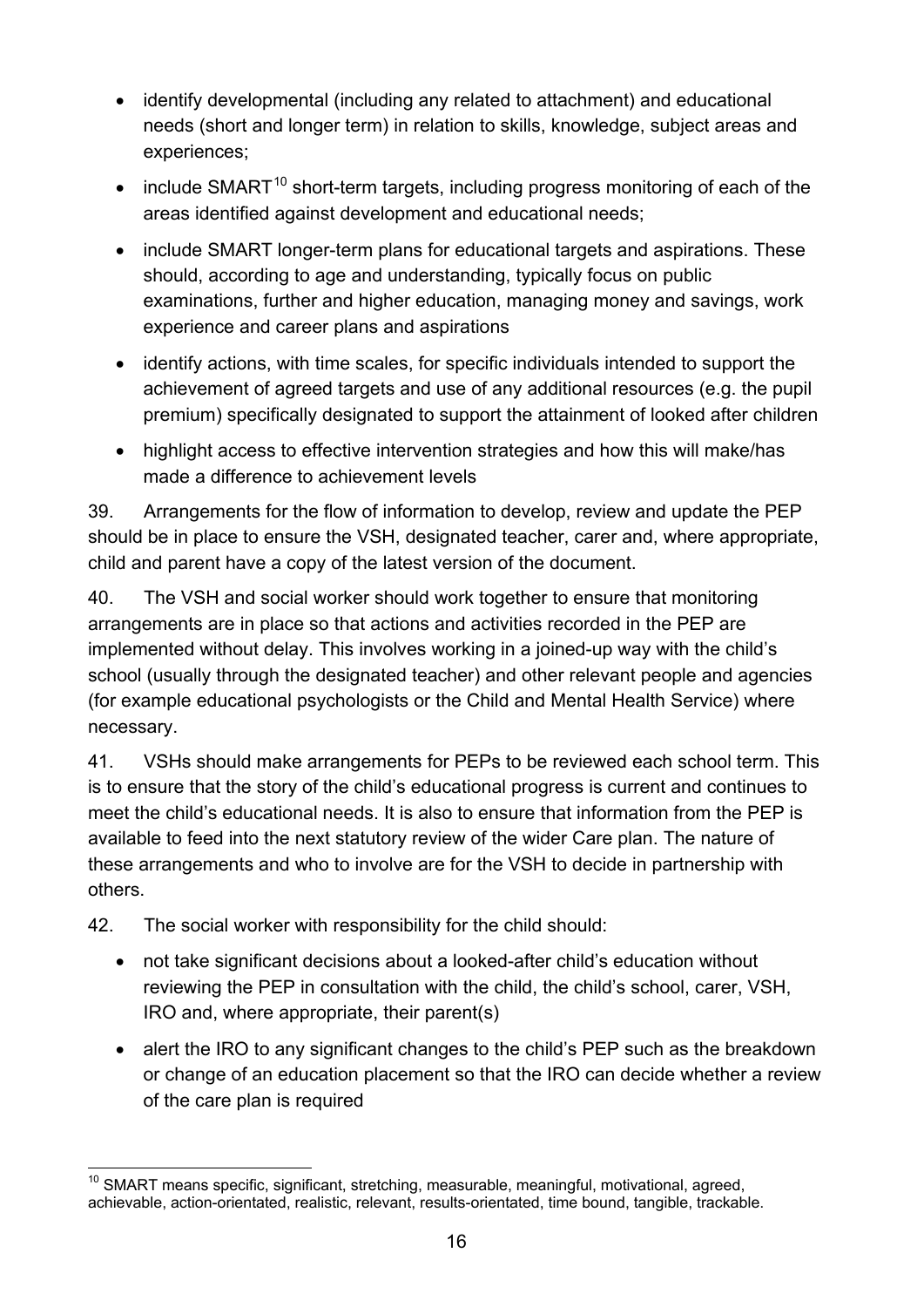- work with the child's school or other education setting between the statutory reviews of their care plan (involving the VSH if necessary) to ensure that up-todate PEP information is fed into those reviews, which are chaired by the child's  $IRO<sup>11</sup>$  $IRO<sup>11</sup>$  $IRO<sup>11</sup>$ :
- ensure that all relevant information about the child's educational progress and support needs is up-to-date and evidenced before the statutory review meeting; and,
- act on any changes required to meet the child's education needs identified by the IRO.

43. IROs should ensure that the PEP's effectiveness is scrutinised in sufficient detail as part of the statutory review and at other times if necessary. Where a child has special educational needs, the IRO should ensure that the PEP review is linked with any review of those needs.

44. The IRO should raise any unresolved concerns about a child's PEP or education provision with social workers and the VSH.

#### <span id="page-16-0"></span>**Supporting transitions from care**

45. The duty to promote the educational achievement of a looked-after child extends to looked-after young people aged 16 or 17 preparing to leave care. These are referred to in the Children Act 1989 as 'eligible children'.

46. Local authorities should ensure that:

- the PEP is maintained as part of the preparation and review of the pathway plan<sup>[12](#page-16-2)</sup> and builds on the young person's educational progress;
- each pathway plan review scrutinises the measures being taken to help the child prepare for when he or she ceases to be looked-after by considering:
	- the young person's progress in education or training; and,
	- how he or she is able to access all the services needed to prepare for training, further or higher education or employment.
- links are made with further education (FE) colleges and higher education (HE) institutions and that care leavers are supported to find establishments that understand and work to meet the needs of looked after children and care leavers;
- each eligible care leaver knows about the 16-19 Bursary Fund;<sup>[13](#page-16-3)</sup>

<span id="page-16-1"></span> $11$  Statutory reviews of care plans take place at a meeting chaired by the IRO. The care plan must be reviewed after 20 working days from the point at which the child becomes looked after, 3 months from the first review, six months after the second review and the third and subsequent reviews.

<span id="page-16-3"></span><span id="page-16-2"></span> $12$  The Children Act 1989 requires that a pathway plan is prepared for all eligible children. Eligible children are looked-after, aged 16 or 17 and have been looked after by a local authority for a period of 13 weeks, or periods amounting in total to 13 weeks, which began after they reached 14 and ended after they reached 16.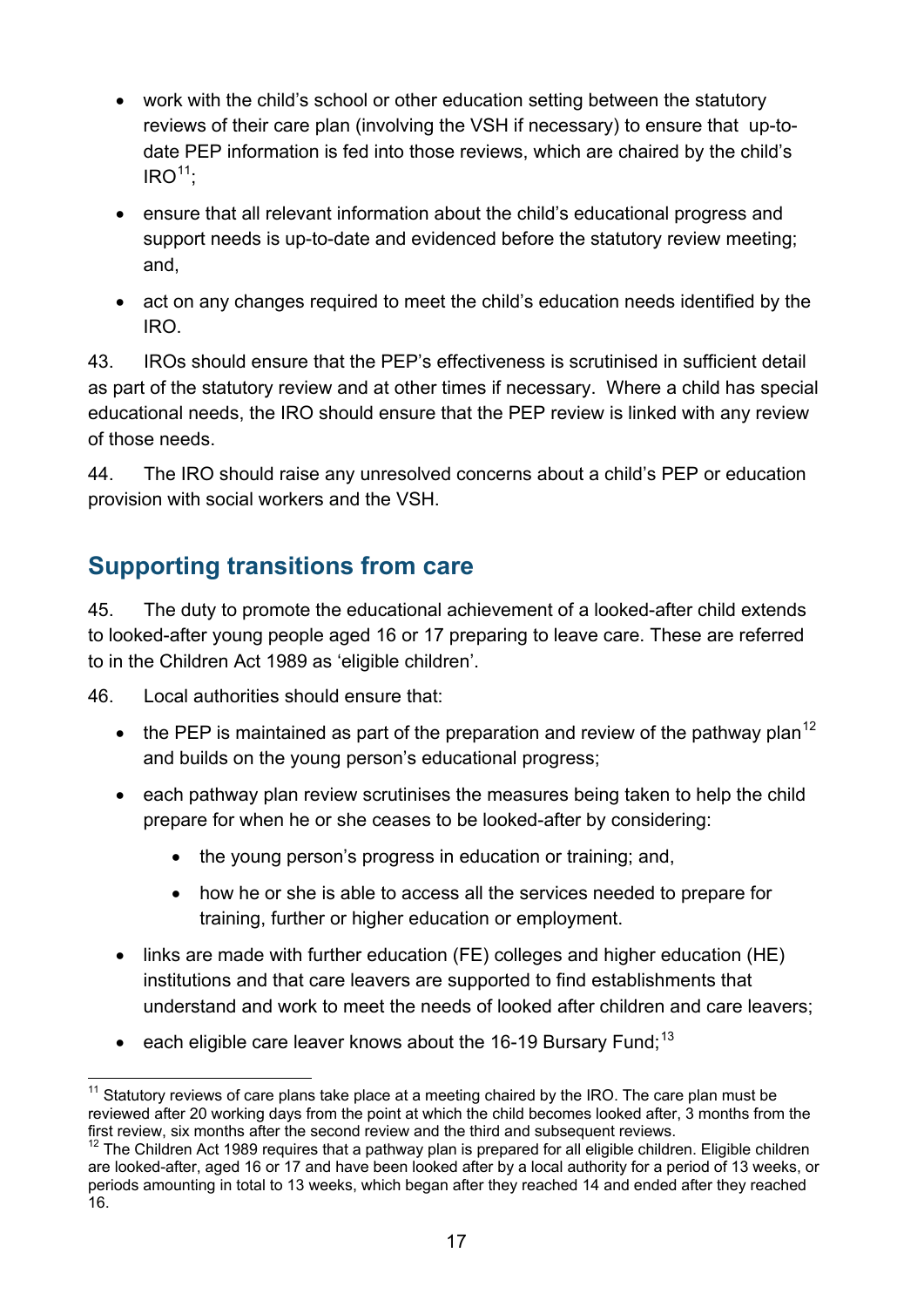• receives a bursary of £2,000 when going on to study a recognised HE course and that arrangements for the payment of the bursary are agreed by the young person as part of the overall package of support that a local authority provides to its care leavers. [14](#page-17-0)

 $13$  This is a bursary to help with education related costs for 16 to 19 year olds who are studying at school or college (not university) in England or on a training course. More information is available at: <https://www.gov.uk/1619-bursary-fund>

<span id="page-17-0"></span><sup>&</sup>lt;sup>14</sup> Section 21 of the Children and Young Persons Act 2008 added to the duties that a local authority owes to its former relevant children by amending section 23C of the 1989 Children Act.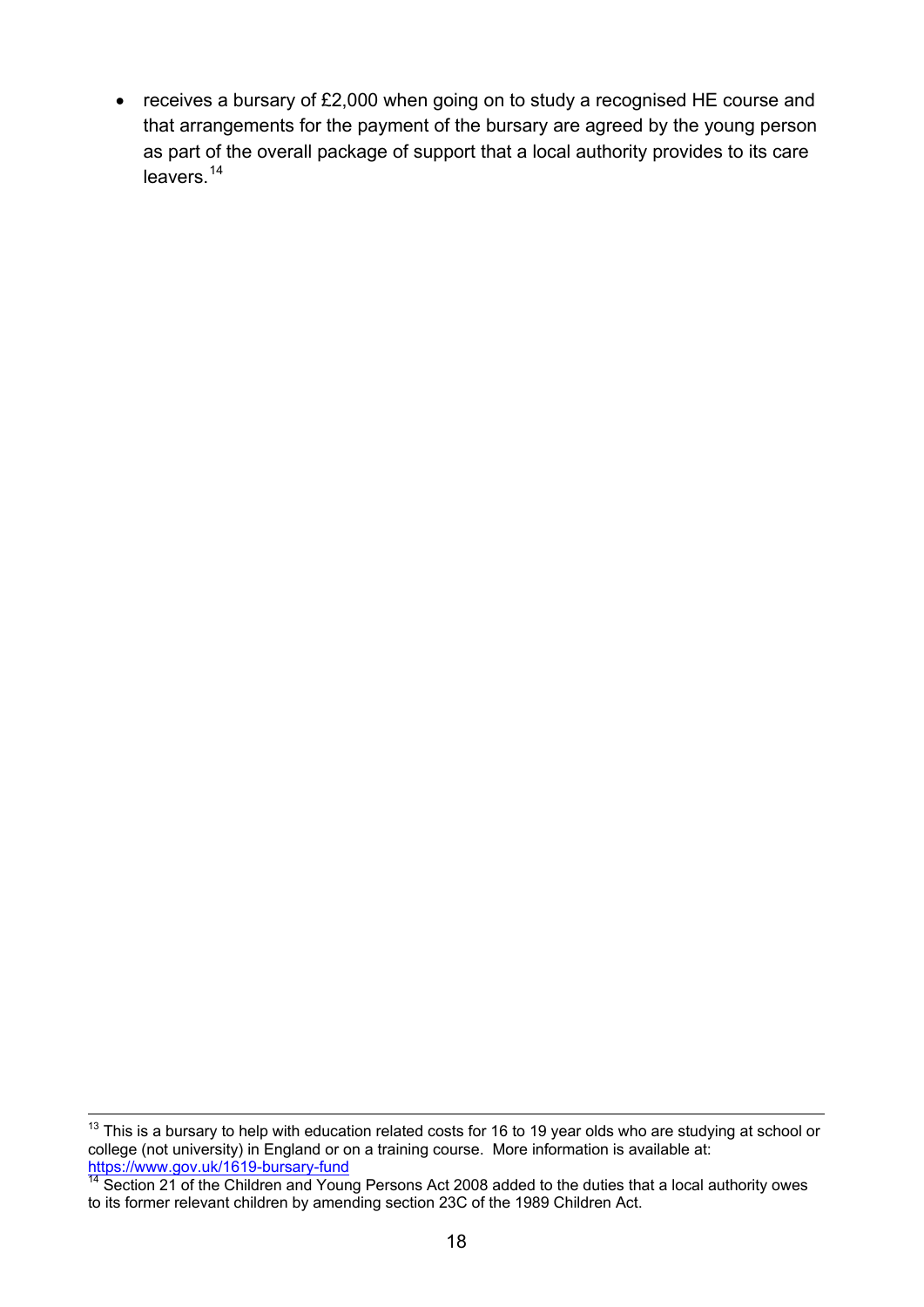## <span id="page-18-0"></span>**Annex 1**

This annex gives a brief summary of the main roles mentioned in this guidance.

| <b>Role</b>                                                | <b>Brief description</b>                                                                                                                                                                                                                                                         |
|------------------------------------------------------------|----------------------------------------------------------------------------------------------------------------------------------------------------------------------------------------------------------------------------------------------------------------------------------|
| Director of Children's Services (DCS)                      | DCSs have professional responsibility for<br>the leadership and strategic effectiveness<br>of local authority children's services.                                                                                                                                               |
| <b>Lead Member for Children's Services</b><br>(LMCS)       | The LMCS is a member of the Council<br>Executive and has political responsibility for<br>the leadership, strategy and effectiveness<br>of local authority children's services.                                                                                                   |
| Independent Reviewing Officer (IRO)                        | Every looked-after child must have a<br>named IRO who is appointed to participate<br>in case reviews, monitor the local<br>authority's performance in relation to a<br>child's case.                                                                                             |
| School admission authorities                               | Local authorities are the admission<br>authority for community schools and<br>voluntary controlled schools                                                                                                                                                                       |
| <b>Special Educational Needs Departments</b><br>and SENCOs | The SEN Coordinator (SENCO), in<br>collaboration with the head teacher and<br>governing body, plays an important role in<br>determining the strategic development of<br>the SEN policy and provision in the school<br>in order to raise the achievement of<br>children with SEN. |
| Designated teachers                                        | All maintained schools, academies and<br>Free Schools are required to appoint a<br>designated teacher to champion the<br>educational attainment of looked after<br>children and act as a source of information<br>and advice about their needs.                                  |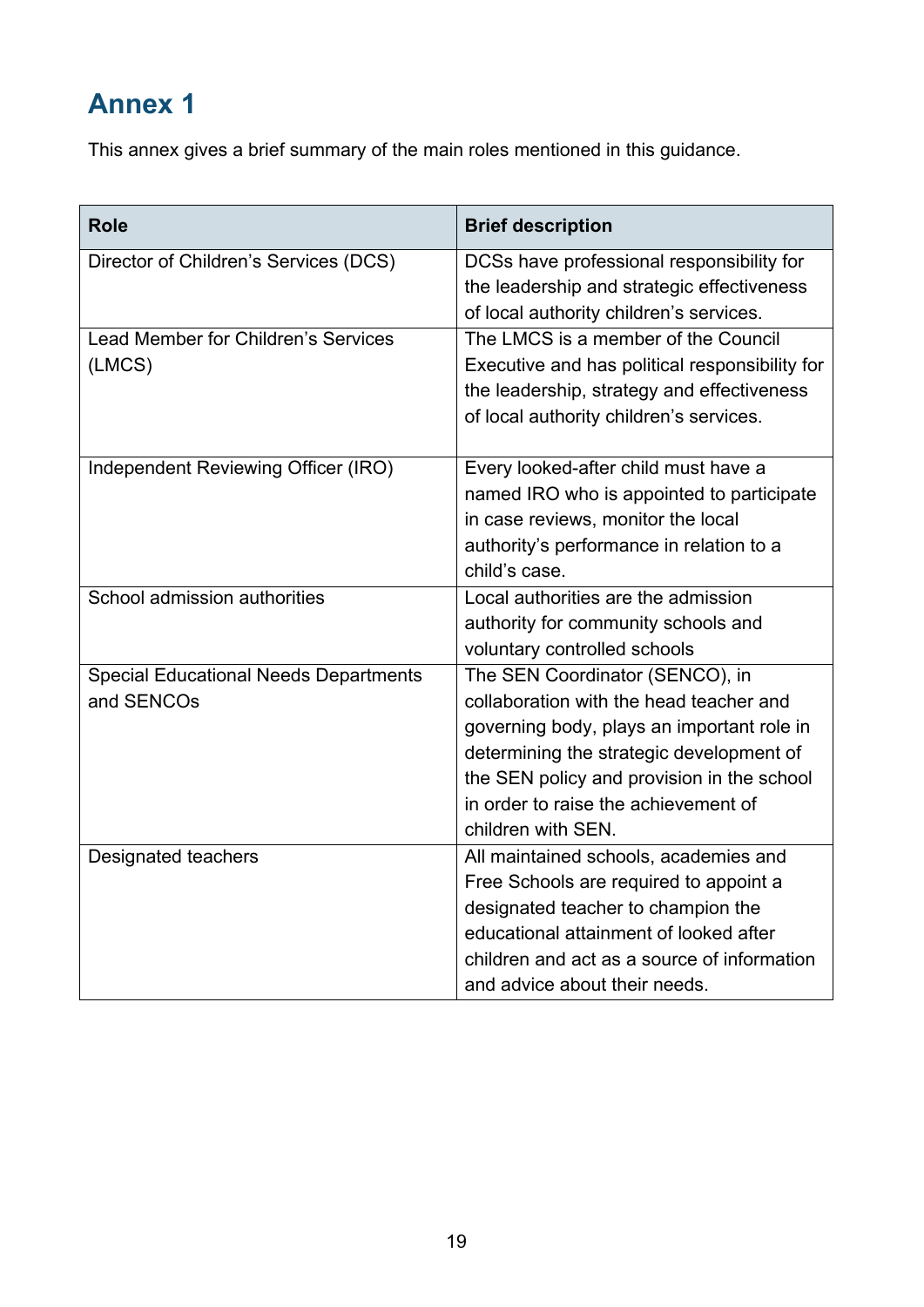## <span id="page-19-0"></span>**Annex 2**

## <span id="page-19-1"></span>**Custody**

1. If a young person who has previously been accommodated under section 20 of the 1989 Act is remanded in custody he or she is no longer looked after under this section of the 1989 Act. This is because the child is no longer being voluntarily accommodated by a local authority. However, looked after status may need to be resumed on release or, depending on the child's age, he or she may be a 'relevant' care leaver. Prior to release, the authority that will be responsible for the child's future care, along with the assigned young offenders institution (YOI), should:

- make arrangements with the local authority secure children's home (LASCH), secure training centre (STC) or YOI to ensure that the child's needs have been reassessed to inform arrangements for their future accommodation and care
- ensure that the assessment includes up-to-date information about the child's educational needs so that the PEP can be revised as part of the new care/pathway plan

2. Under section 104(1) of the Legal Aid, Sentencing and Punishment of Offenders Act 2012 (LASPOA), children remanded to youth detention accommodation become looked after children. During the period of remand the child will have a detention placement plan. That plan should include information about:

- the arrangements made by staff in the youth detention accommodation for the child's education and training. This should include the name and address of the educational or training institution the child was attending immediately prior to detention and details about the local authority that maintains any statement of special educational needs or EHC plan
- the name of the VSH responsible for discharging the local authority's duty to promote the educational achievement of the children looked-after by the authority

3. Children who offend and receive custodial sentences remain looked-after if they were under a care order immediately prior to conviction. The authority therefore has a continuing responsibility to review their PEP as part of the care plan and to ensure the child's access to education and training is consistent with their statutory entitlements. In these cases the local authority should:

- have procedures in place to know where these young people are placed and how long they are likely to be held
- have access to information about the child's educational progress
- plan ahead in sufficient time so that a suitable educational or training placement can be arranged wherever the child will live following release from custody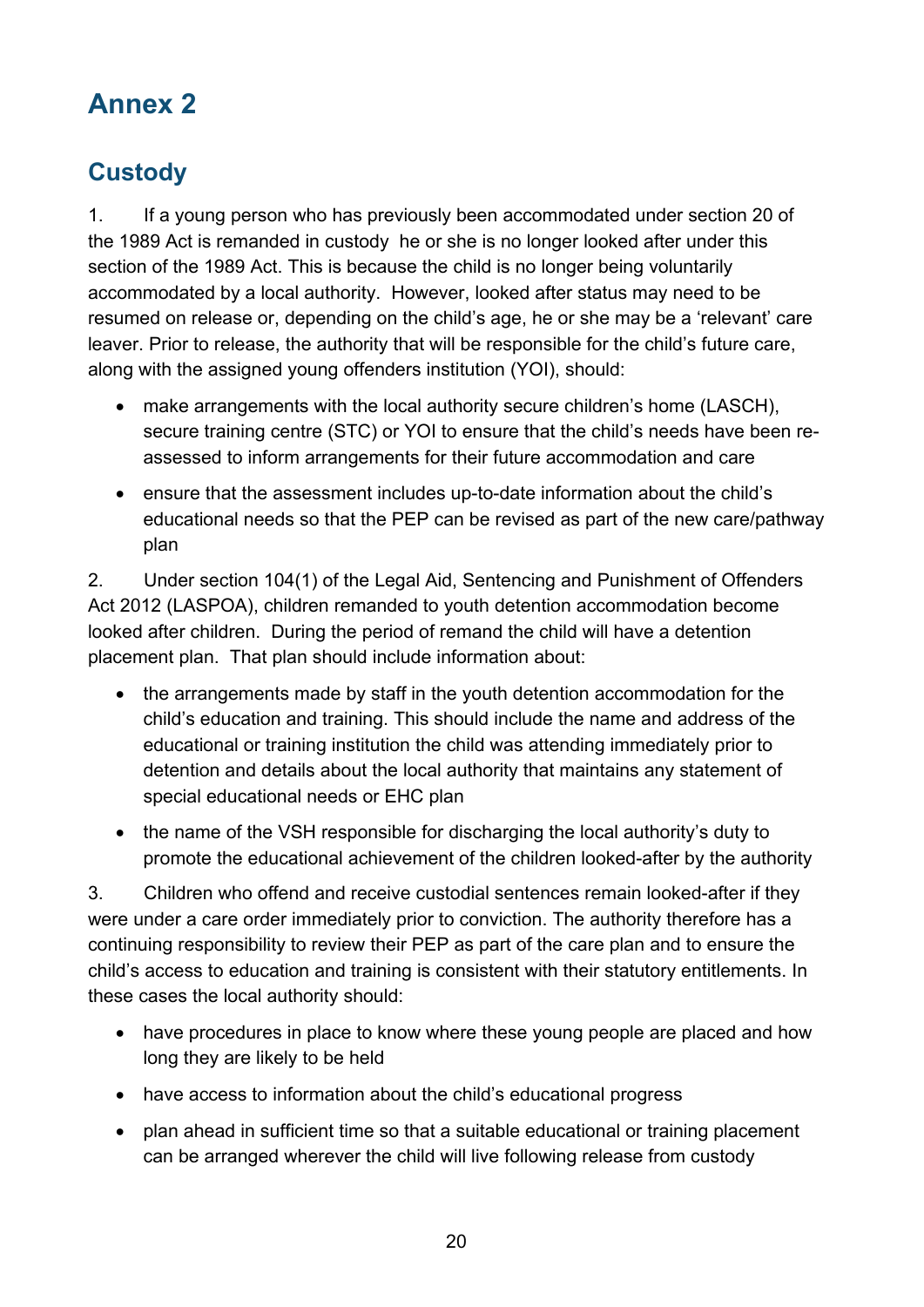- work with their LASCH, STC or YOI, in partnership with the YOT supervising officer, to ensure:
	- that care planning reviews are continued and facilitate access to education while the young person is detained
	- information on a child's education and training needs is passed to the STC/LASCH or YOI, usually through the most up-to-date PEP, as quickly as possible
	- ensure that the learning needs of the individual are being met
	- that there is proper planning to maintain the continuity of education and/or training experience once the young person is released from custody

4. Where a looked after child is placed in secure accommodation for their own welfare (section 25 of the 1989 Act) local authorities should liaise directly with the secure unit to ensure that they meet their statutory responsibilities to promote the educational achievement of the child.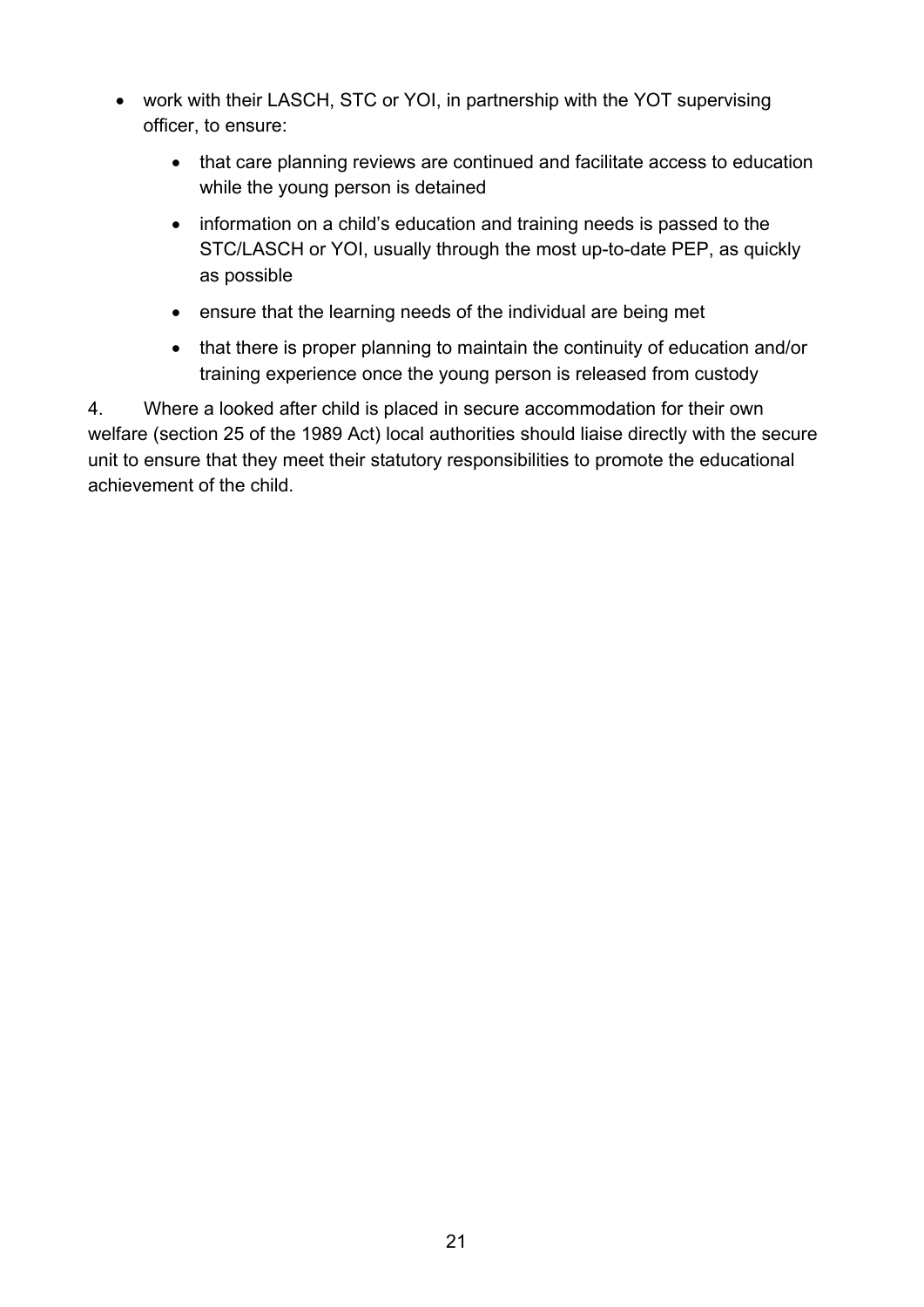## <span id="page-21-0"></span>**Further information**

#### <span id="page-21-1"></span>**Useful resources and external organisations**

- The Who Cares? Trust:<http://www.thewhocarestrust.org.uk/>
- The National Children's Bureau:<http://www.ncb.org.uk/>
- Attachment Aware Schools programme: a new partnership between Bath and North East Somerset Council and Bath Spa University: <http://attachmentawareschools.com/>
- Strength and Difficulties Questionnaire:<http://www.sdqinfo.com/>
- The impact of virtual schools on the educational progress of looked after children (Ofsted report 2012): [http://www.ofsted.gov.uk/resources/impact-of-virtual-schools](http://www.ofsted.gov.uk/resources/impact-of-virtual-schools-educational-progress-of-looked-after-children)[educational-progress-of-looked-after-children](http://www.ofsted.gov.uk/resources/impact-of-virtual-schools-educational-progress-of-looked-after-children)
- Education Matters in Care: A report by the independent cross-party inquiry into the educational attainment of looked after children in England: [http://www.thewhocarestrust.org.uk/data/files/Education\\_Matters\\_in\\_Car](http://www.thewhocarestrust.org.uk/data/files/Education_Matters_in_Care_September_2012.pdf) [e\\_September\\_2012.pdf](http://www.thewhocarestrust.org.uk/data/files/Education_Matters_in_Care_September_2012.pdf)
- Framework and evaluation schedule for the inspection of services for children in need of help and protection, children looked after and care leavers (single inspection framework) and reviews of Local Safeguarding Children Boards: [http://www.ofsted.gov.uk/resources/framework-and-evaluation-schedule](http://www.ofsted.gov.uk/resources/framework-and-evaluation-schedule-for-inspection-of-services-for-children-need-of-help-and-protectio)[for-inspection-of-services-for-children-need-of-help-and-protectio](http://www.ofsted.gov.uk/resources/framework-and-evaluation-schedule-for-inspection-of-services-for-children-need-of-help-and-protectio)
- Looked after children: good practice in schools (Ofsted report 2008): [http://www.ofsted.gov.uk/resources/looked-after-children-good-practice](http://www.ofsted.gov.uk/resources/looked-after-children-good-practice-schools)[schools](http://www.ofsted.gov.uk/resources/looked-after-children-good-practice-schools)

#### <span id="page-21-2"></span>**Other relevant departmental advice and statutory guidance**

- Care planning, placement and case review guidance: [https://www.gov.uk/government/publications/children-act-1989-care](https://www.gov.uk/government/publications/children-act-1989-care-planning-placement-and-case-review)[planning-placement-and-case-review](https://www.gov.uk/government/publications/children-act-1989-care-planning-placement-and-case-review)
- Planning transition to adulthood for care leavers: [https://www.gov.uk/government/publications/children-act-1989-transition](https://www.gov.uk/government/publications/children-act-1989-transition-to-adulthood-for-care-leavers)[to-adulthood-for-care-leavers](https://www.gov.uk/government/publications/children-act-1989-transition-to-adulthood-for-care-leavers)
- The IRO Handbook: [https://www.gov.uk/government/publications/independent](https://www.gov.uk/government/publications/independent-reviewing-officers-handbook)[reviewing-officers-handbook](https://www.gov.uk/government/publications/independent-reviewing-officers-handbook)
- SEN and Disability Code of Practice 0 to 25:<https://www.gov.uk/government/publications/send-code-of-practice-0-to-25>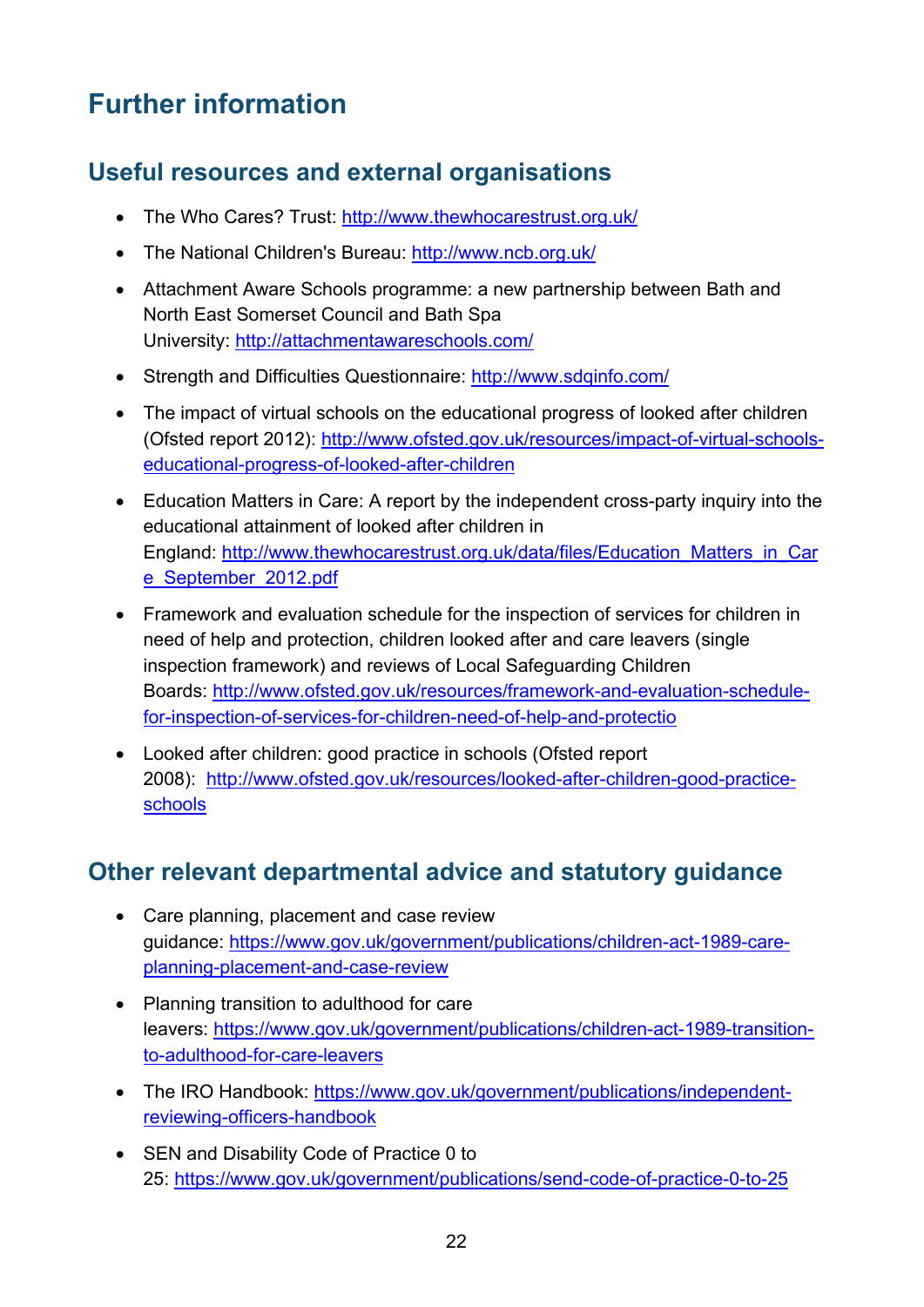- Directors of children's services: roles and responsibilities: [https://www.gov.uk/government/publications/directors-of-childrens](https://www.gov.uk/government/publications/directors-of-childrens-services-roles-and-responsibilities)[services-roles-and-responsibilities](https://www.gov.uk/government/publications/directors-of-childrens-services-roles-and-responsibilities)
- School Admissions Code: [https://www.gov.uk/government/publications/school](https://www.gov.uk/government/publications/school-admissions-code)[admissions-code](https://www.gov.uk/government/publications/school-admissions-code)
- School exclusions guidance: [https://www.gov.uk/government/publications/school](https://www.gov.uk/government/publications/school-exclusion)[exclusion](https://www.gov.uk/government/publications/school-exclusion)
- Pupil premium conditions of grant: [https://www.gov.uk/government/publications/pupil-premium-grant-2014-to-](https://www.gov.uk/government/publications/pupil-premium-grant-2014-to-2015-conditions-of-grant)[2015-conditions-of-grant](https://www.gov.uk/government/publications/pupil-premium-grant-2014-to-2015-conditions-of-grant)
- Improving the attainment of looked after children in primary schools: [https://www.gov.uk/government/publications/improving-the-attainment-of](https://www.gov.uk/government/publications/improving-the-attainment-of-looked-after-children-in-primary-schools-guidance-for-schools)[looked-after-children-in-primary-schools-guidance-for-schools](https://www.gov.uk/government/publications/improving-the-attainment-of-looked-after-children-in-primary-schools-guidance-for-schools)
- Improving the attainment of looked after children in secondary schools: [https://www.gov.uk/government/publications/improving-the-attainment-of](https://www.gov.uk/government/publications/improving-the-attainment-of-looked-after-children-in-secondary-schools-guidance-for-schools)[looked-after-children-in-secondary-schools-guidance-for-schools](https://www.gov.uk/government/publications/improving-the-attainment-of-looked-after-children-in-secondary-schools-guidance-for-schools)
- Mental health and behaviour in schools: departmental advice: [https://www.gov.uk/government/publications/mental-health-and-behaviour](https://www.gov.uk/government/publications/mental-health-and-behaviour-in-schools--2)[in-schools--2](https://www.gov.uk/government/publications/mental-health-and-behaviour-in-schools--2)
- Careers guidance and inspiration in schools: [https://www.gov.uk/government/publications/careers-guidance-advice-for](https://www.gov.uk/government/publications/careers-guidance-advice-for-schools)[schools](https://www.gov.uk/government/publications/careers-guidance-advice-for-schools)

#### <span id="page-22-0"></span>**Other departmental resources**

- Academy admission request form for looked after children: [https://www.gov.uk/government/publications/academy-admission](https://www.gov.uk/government/publications/academy-admission-request-form-for-looked-after-children)[request-form-for-looked-after-children](https://www.gov.uk/government/publications/academy-admission-request-form-for-looked-after-children)
- Outcomes for looked after children by local authorities: [https://www.gov.uk/government/publications/outcomes-for-children](https://www.gov.uk/government/publications/outcomes-for-children-looked-after-by-las-in-england)[looked-after-by-las-in-england](https://www.gov.uk/government/publications/outcomes-for-children-looked-after-by-las-in-england)